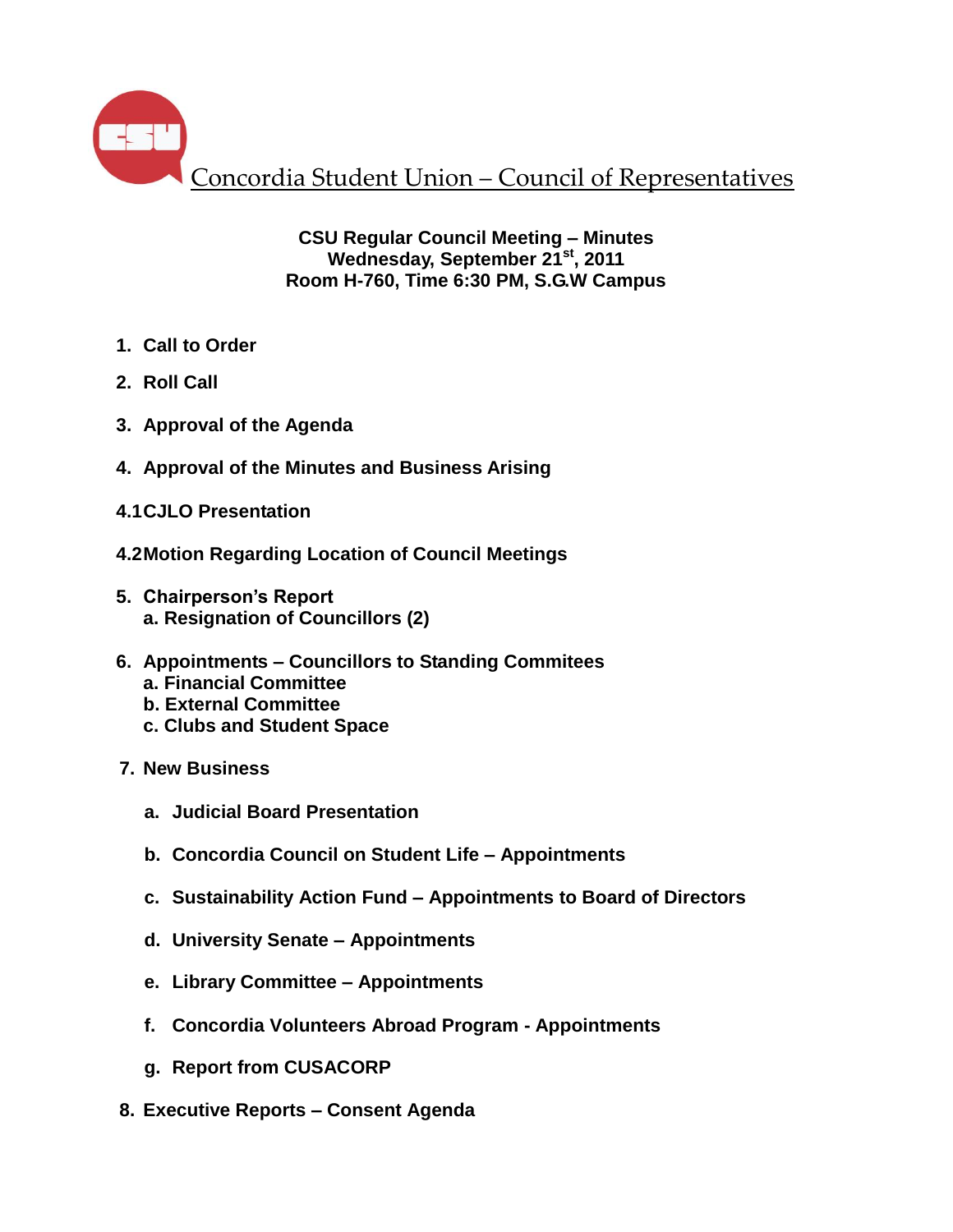- **a. President**
- **b. VP Finance**
- **c. VP Clubs and Student Space**
- **d. VP Advocacy and Outreach**
- **e. VP Loyola and Services**
- **f. VP External**
- **g. VP Academic**
- **10. Report from University Bodies – Consent Agenda**
	- **a. University Senate**
	- **b. Board of Governors**
- **11. Gamma Motion**
- **12. Sexual Assault Center Campaign**
- **13. Question Period & Business Arising**
- **14. Announcements**
- **15. Adjournment**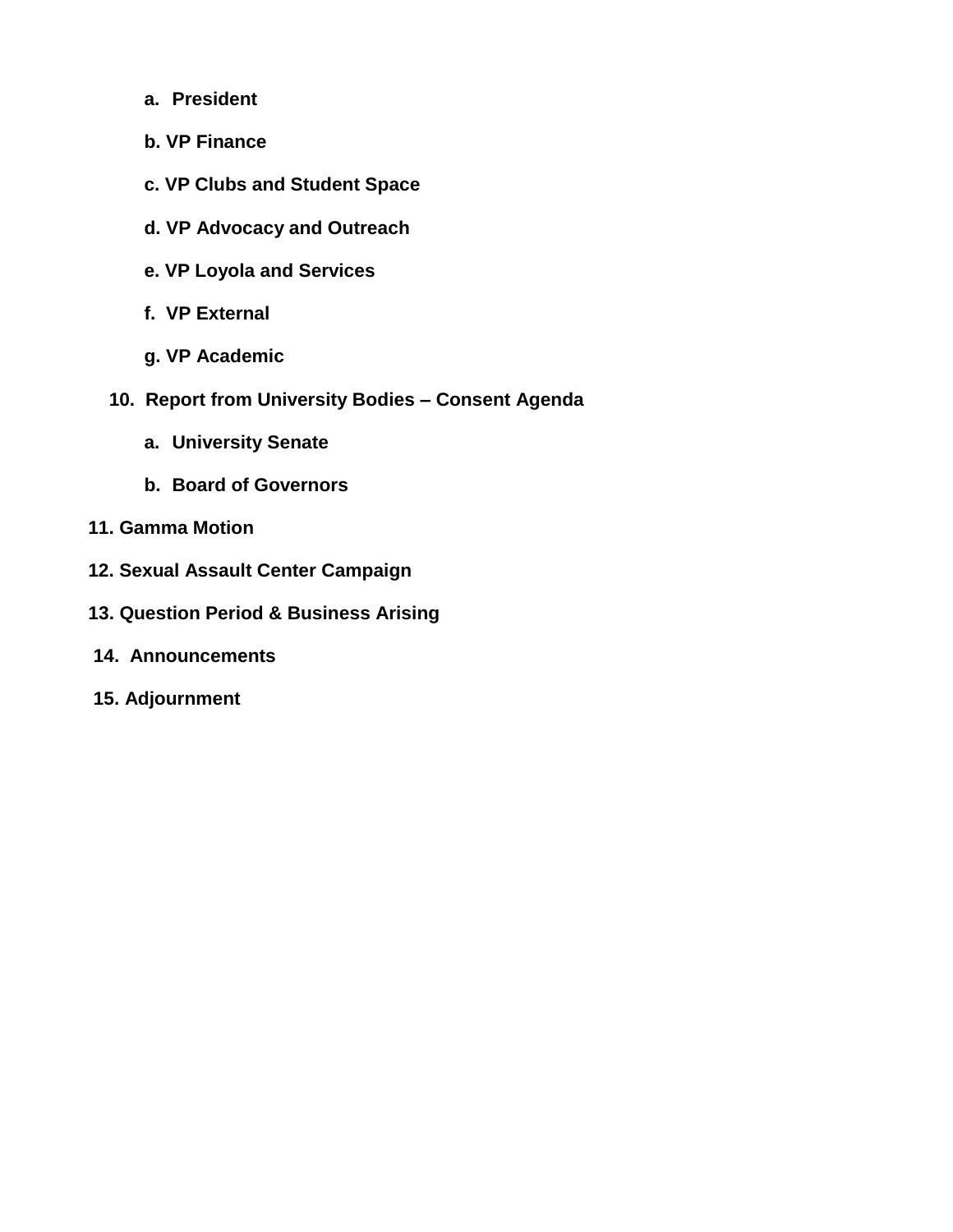#### **1. Meeting is called to order at 6:46 pm.**

#### **2. Roll Call**

Councillors present: Michaela Manson Simon-Pierre Lauzon April Underwood Tally Shakeed Renee Tousignant Ali Moenck Anaii Lee-Ender Nadine Atallah Annie Thompson Iain Meyer-Macaulay Sabrina D'Ambra Lina Saigol Andy Filipowich Kyle Mcloughlin Amero Muiny Fares Jandali Rifai Irmak Bahar Eva-Loan Ponton-Pham Cameron Monagle

Executives: Jordan Lindsay Laura Glover Melissa Fuller Hasan Cheikhzen Chad Walcott Morgan Pudwell

#### **3. Approval of the Agenda**

**Kyle Mcloughlin:** Wishes to insert a motion called "The Gamma Motion." It is now point 11 on the agenda.

**Michaela Manson:** Wishes to add a motion after approval of minutes and business arising regarding the location of Council meetings.

**Lex Gill:** Wishes to table points 6-7 until the October meeting. She feels including them in today's meeting was too ambitious, and she wants as many students to apply as possible. She also wishes to introduce a new point to point 6 having to do with appointments to FINCOM, External, Clubs and Space, change what was 8.f to 8.e so that it follows the Judicial Board Presentation, and add the CJLO presentation.

**Irmak Bahar:** Wishes to add a motion to point 12 of the agenda called the Sexual Assault Campaign motion.

**Lex Gill:** Moves to approve the agenda.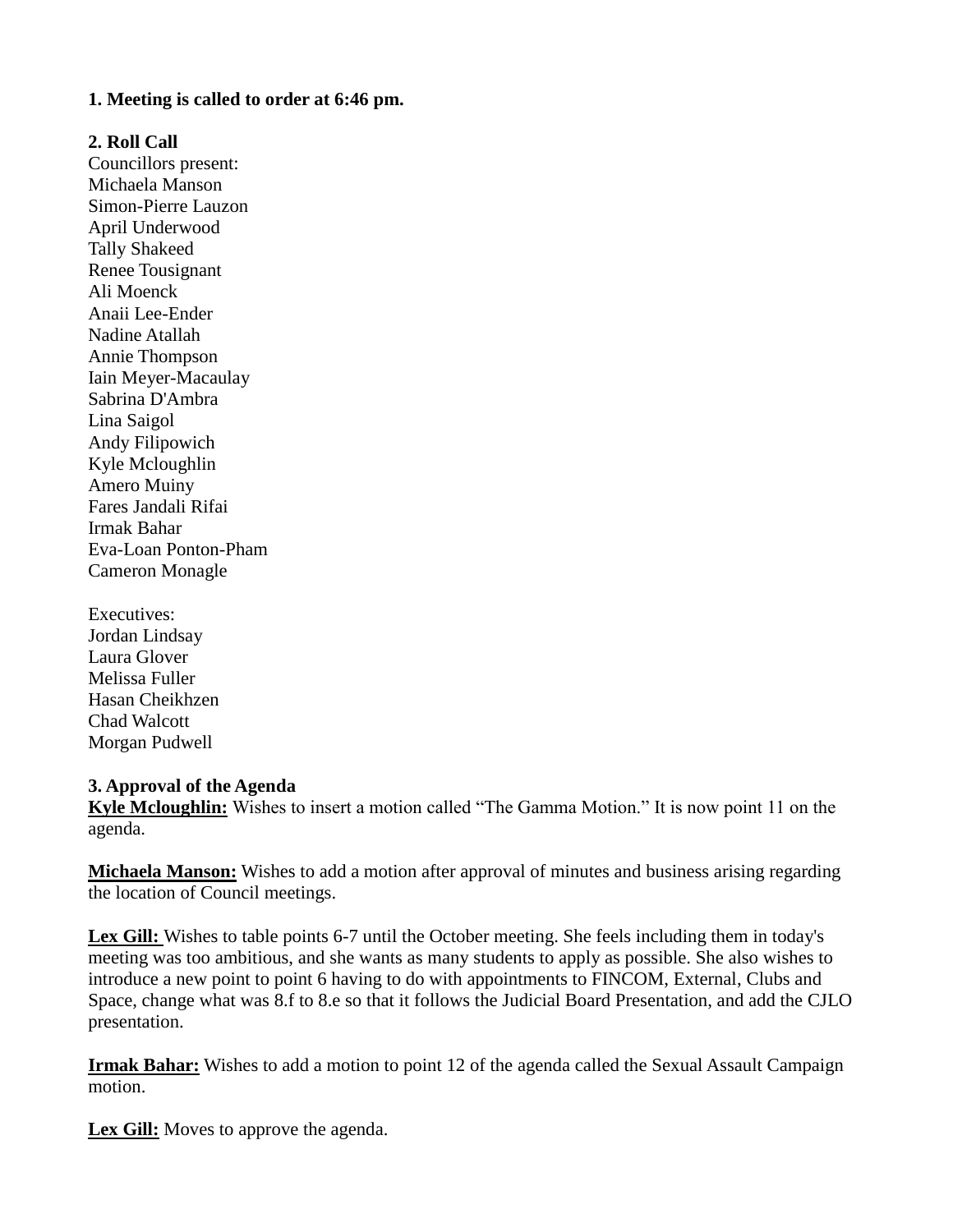## **Sabrina D'Ambra:** Seconds.

Motion to approve the agenda carries unanimously.

## **4.0 Approval of Minutes**

**Chairperson:** Two sets of minutes were sent out: one from the meeting on June 8<sup>th</sup>, one for the meeting on June 23 rd . The errors in the minutes were clerical, and have been remedied by the chair.

**Melanie Hotchkiss:** In the minutes for June  $8<sup>th</sup>$ , there is no note of a certain vote taking place on page 6.

**Sabrina D'Ambra:** Moves to approve remedied minutes. **Chad Walcott:** Seconds. Motion to approve the remedied minutes carries unanimously. **Irmak Bahar** abstains.

## **4.1. CJLO Presentation**

Annual report of Concordia Student Broadcasting Corporation handed out to those present at the meeting.

**Brian Joseph:** Program director for CJLO. He introduces other members of CJLO present. The organization ran for fee levy increase last year for 9 cents, but it was denied in the vote. However, during the election process, certain items were never presented to the students to let them know what CJLO was and why they wanted the increase. Joseph therefore feels that students did not know what they were actually voting for. CJLO has not asked for an increase in 6 years, but meanwhile everything else has increased in terms of cost. They wish for students to consider them and for them to be well informed in doing so.

**Cameron Monagle:** Moves to approve the ballot question.

**Lina Saigol:** Seconds.

All in favour of approving CJLO's ballot question: unanimous. Motion carries.

**4.2 Motion Regarding the Location of Council Meeting**

**Michaela Manson:** Introduces motion on behalf of Alex Matak, student at large.

**Alex Matak:** Wishes to change the location of Council meetings to a bigger room. She notes that "Your Concordia" ran on a platform of student inclusion in the union, but she has had to share one chair with three people at previous meetings. She says that this room does not provide an environment that encourages student participation.

**Michaela Manson:** Moves that next and all subsequent meetings be held in a bigger room. **Iain Meyer-Macaulay:** Seconds.

**Nadine Atallah:** Encourages students to drop the "Your Concordia"/ "Action" division. They are working together as a whole despite which team each Councillor ran with.

Lex Gill: Spoke to the individual responsible for room bookings during the summer. The one thing blocking access to a larger room is that they can book the current room for free, while the other options are either difficult to book and cost money or are in an awkward space to hold a meeting. There is a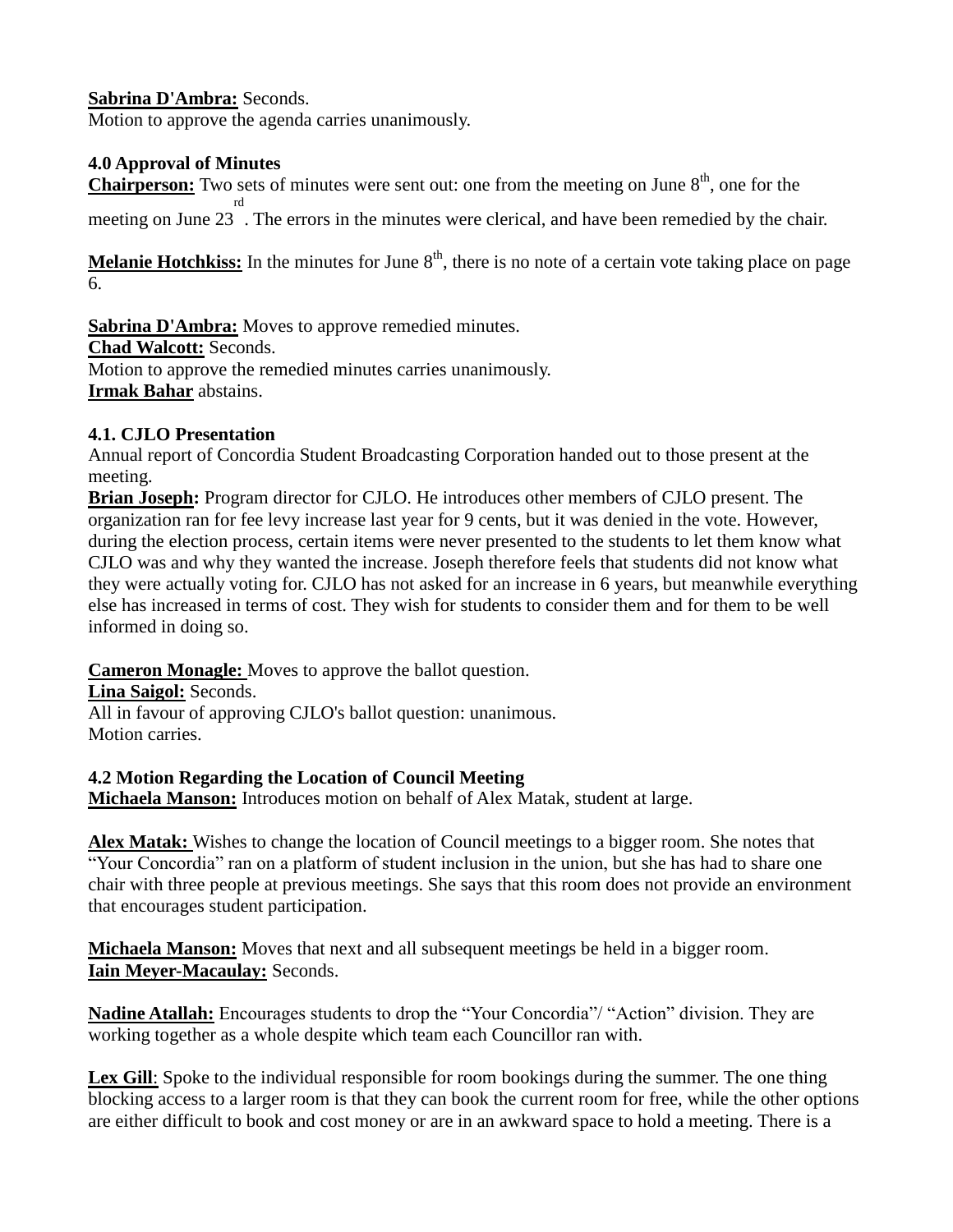room in EV that could be a possibility. Furthermore, there is a 10 day deadline for cancelling bookings, so the location of the next meeting cannot be changed as it is next week.

**Simon-Pierre Lauzon:** What authority do we have as a Council to choose the location of the room?

**Morgan Pudwell:** Council can mandate the executive to look for a bigger room, but we can't force Hospitality Concordia to give us one.

**Cameron Monagle:** Does it have to be on the 7 floor? There is a large room on the 4 th th floor available on Wednesday nights with no booking fee.

**Lex Gill:** It's an electrical issue with the cameras for CUTV.

**AJ West:** Notes that the location of the meetings only have to be in the city of Montreal, according to CSU bylaws.

**Andy Filipowich:** Reminds Council that there are limits for how many people are allowed into small rooms due to fire hazard.

**Nadine Atallah:** Proposes a friendly amendment to the motion. Since it doesn't seem possible to find a room that meets all the requirements immediately, we could mandate the executive to urgently look for a new room, finding one as soon as possible.

**Michaela Manson:** Considers the amendment friendly.

**CUTV Representative:** Point of personal privilege: please consider the electrical capacity when choosing a room.

**Alex Matak:** Consider creating a budget line for a room big enough for member participation.

**Morgan Pudwell:** It would be reasonable for us to have a bigger room for the October meeting. However, it probably will not change for the Special Council Meeting next week.

**Irmak Bahar:** Proposes a friendly amendment to the motion: Advertise to students that CUTV is here during the meetings and that they can watch the meetings live.

**Chairperson:** This is a separate motion.

**Michaela Manson:** Proposes a friendly amendment to the motion. Instead of using the word "urgently," simply express that the next meeting is in a larger, more accommodating space.

**CUTV Representative:** Would like to be part of this process with the executive, as well as do tests ahead of time.

**Amero Muiny:** Calls the question. **Simon-Pierre Lauzon:** Seconds. All in favour of calling the question: unanimous.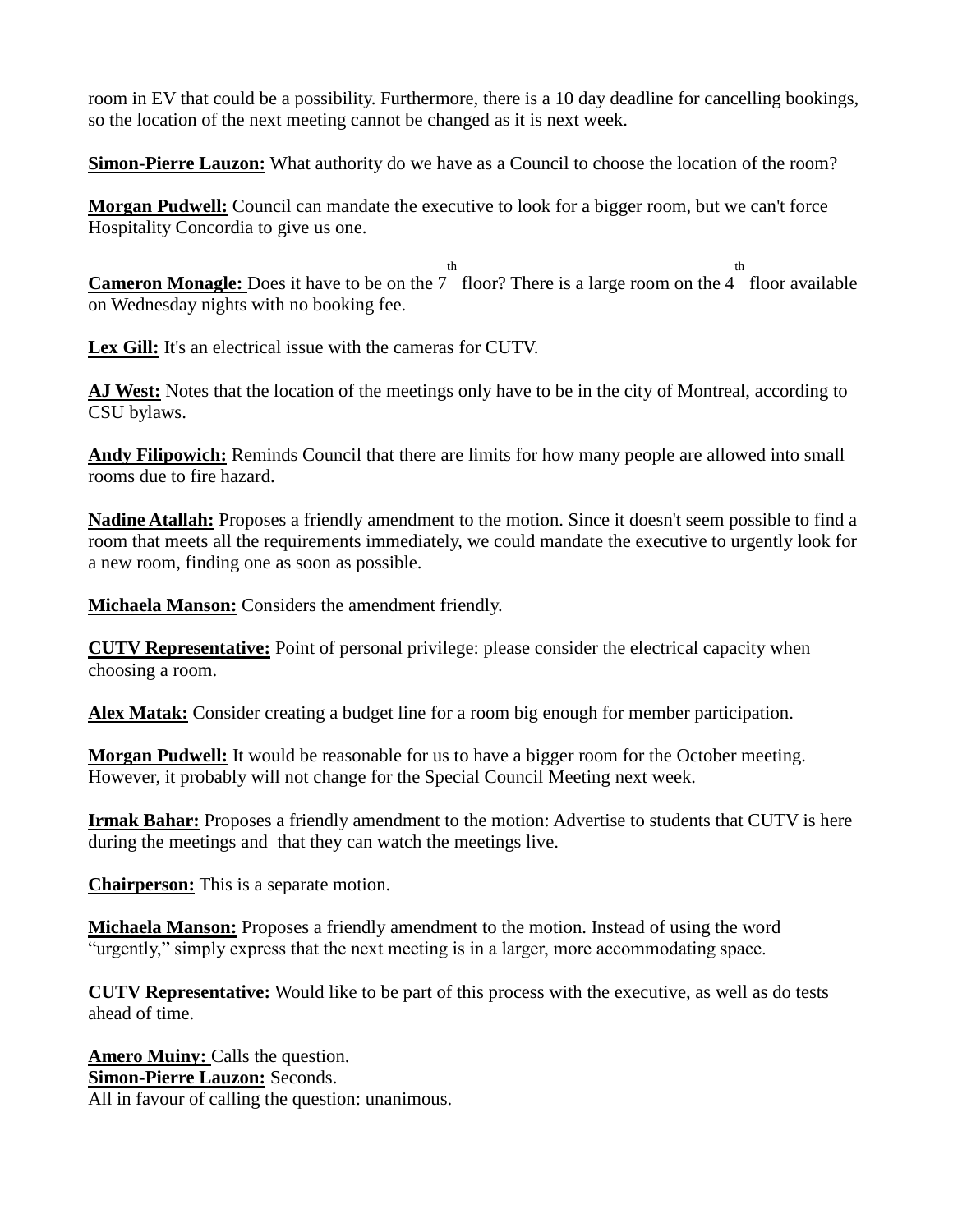#### **Vote:**

All in favour of mandating the executive with the task of finding a bigger, more accommodating room in which to hold Council meetings: unanimous. Motion carried.

#### **5.0 Chairperson's Report**

#### **5.1 Resignation of CSU Councillors**

**Chairperson:** An email was sent out earlier this week regarding resignations. The basic details surrounding these resignations are as follows: John Bellingham resigned on August  $16<sup>th</sup>$ ; he has decided to pursue an MA degree at McGill. Gregory Syanidis resigned due to academic conflict. He has made the JMSB Academic Team, whose meetings are also on Wednesday nights. Both gentlemen sent their resignations in accordance with CSU bylaws and standing regulations. IF there are any specific questions, their emails will be made available to Councillors.

Today there have been two additional resignations. Independent Eric is no longer a student at Concordia because he has found full-time work. Stephanie Laurin has taken on other responsibilities which would conflict with her commitments as Councillor. Should any additional information be required, their emails will be available through [chair@csu.qc.ca.](mailto:chair@csu.qc.ca)

#### **5.2. Change in Special Council Meeting Date**

**Chairperson:** The Special Council meeting will be held on Tuesday, September 27 instead of th

Wednesday, September 28 th in order to respect Rosh Hashana. Resolution of this conflict took less than 18 hours: a reflection fo good and constant communication between all members.

**Nadine Atallah:** Point of Information: Can we keep the rest of the meetings on Wednesday to avoid class conflicts?

**Chairperson:** We will discuss this at a later time.

#### **5.3. Mailing List Proposal:**

**Chairperson:** When he sends out the agenda, it goes out to 2 lists: Council and the school media. There used to be a student mailing list where students could opt to be included and would receive executive reports and the minutes from meetings. He proposes the introduction of a system where students could send an email to the chair in order to put themselves on the mailing list. This would hopefully increase student participation.

**Morgan Pudwell:** There is also the potential to send it out to entire student body.

**Amero Muiny:** Does this have to be considered a motion?

**Chairperson:** You could make a motion for it or I could just start to do it.

**Chad Walcott:** Moves to give Nick the liberty to open up the mailing list. **Annie Thompson:** Seconds.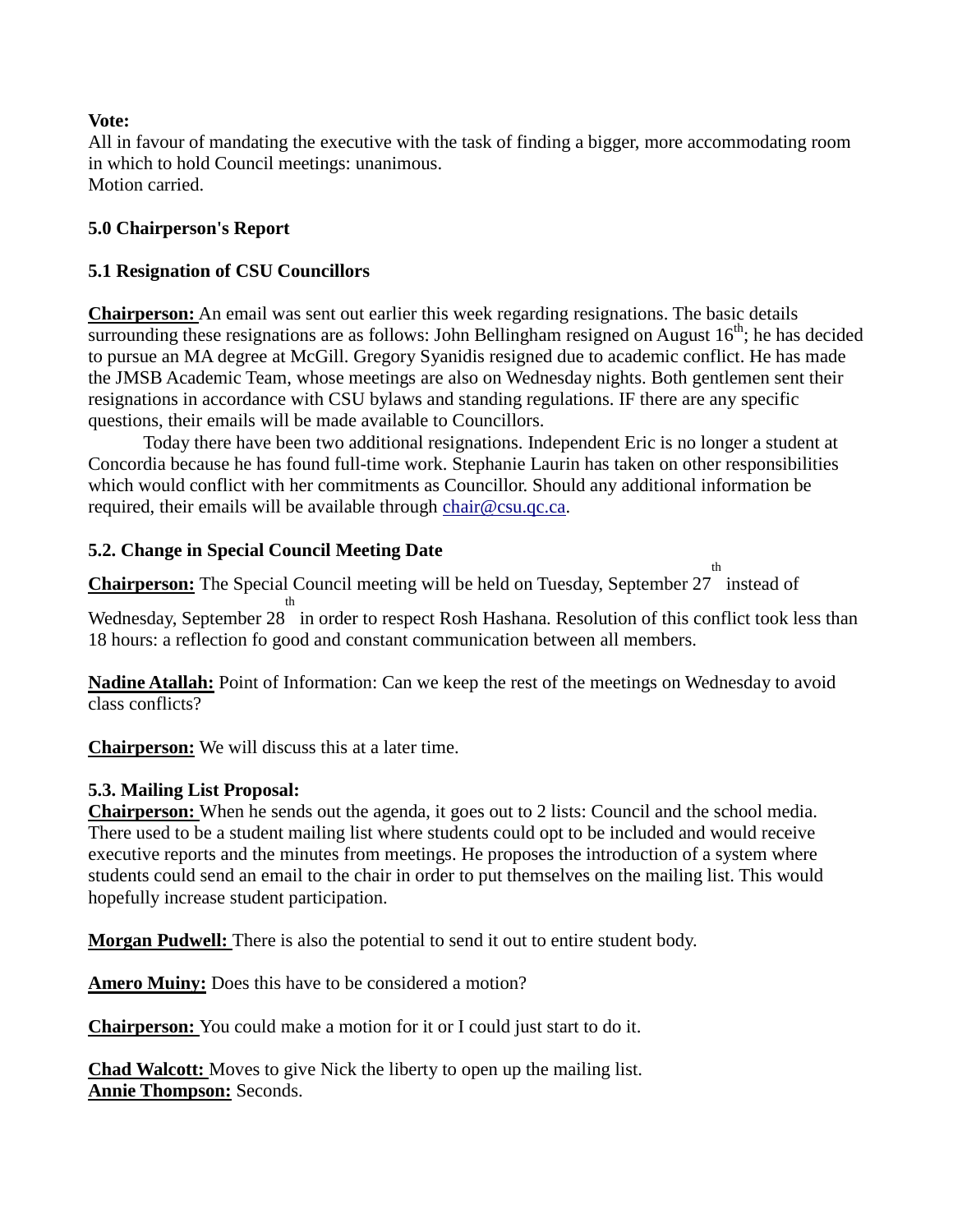Ali Moenck: For clarification, is this motion is about an opt-in mailing list?

**Chairperson:** Yes. **Lina Saigol:** Can this be put onto the CSU website?

**Chairperson:** I will add every single student to the mailing list who wants to be on it.

**Michaela Manson:** Proposes a friendly amendment that the option to join the mailing list be included in the newsletter.

**Chad Walcott:** Considers the amendment friendly.

**Nadine Atallah:** Calls the question. **Ali Moenck:** Seconds. All in favour of calling the question: unanimous.

#### **Vote on motion:**

All in favour of implementing a mailing list which will first be made known through the CSU's newsletter: unanimous. Motion carries.

**Lex Gill:** Clarifies why the Special Council Meeting of next week was called for Tuesday. Rosh Hashana begins at sundown on the  $28<sup>th</sup>$ . Explains why Tuesday was the only day available.

**Kyle Mchloughlin:** Moves to take a 10 minute break and reconvene at 7:40 **Sabrina D'Ambra:** Seconds. All in favour of taking a 10 minute break: unanimous.

Motion carries.

Meeting is reconvened at 7:44 pm.

## **6.0 Appointment of Councillors to Standing Committees**

**Chairperson:** Proposes a 90 second time limit per speaker with a 15 second warning in order to get through appointments efficiently.

**Chad Walcott:** Moves to suspend Robert's Rules in order to add Events Committee to 6.D. **Annie Thompson:** Seconds.

All in favour of suspending Robert's Rules to add Events Committee to 6.D: unanimous. Motion carries.

**Michaela Manson:** Moves to reinstate Robert's Rules. **Annie Thompson:** Seconds.

All in favour of reinstating Robert's Rules: unanimous. Motion carries.

**6.A Financial Committee** (one position available) **Annie Thompson:** Nominates Cameron Monagle.

**Cameron Monagle:** Accepts the nomination.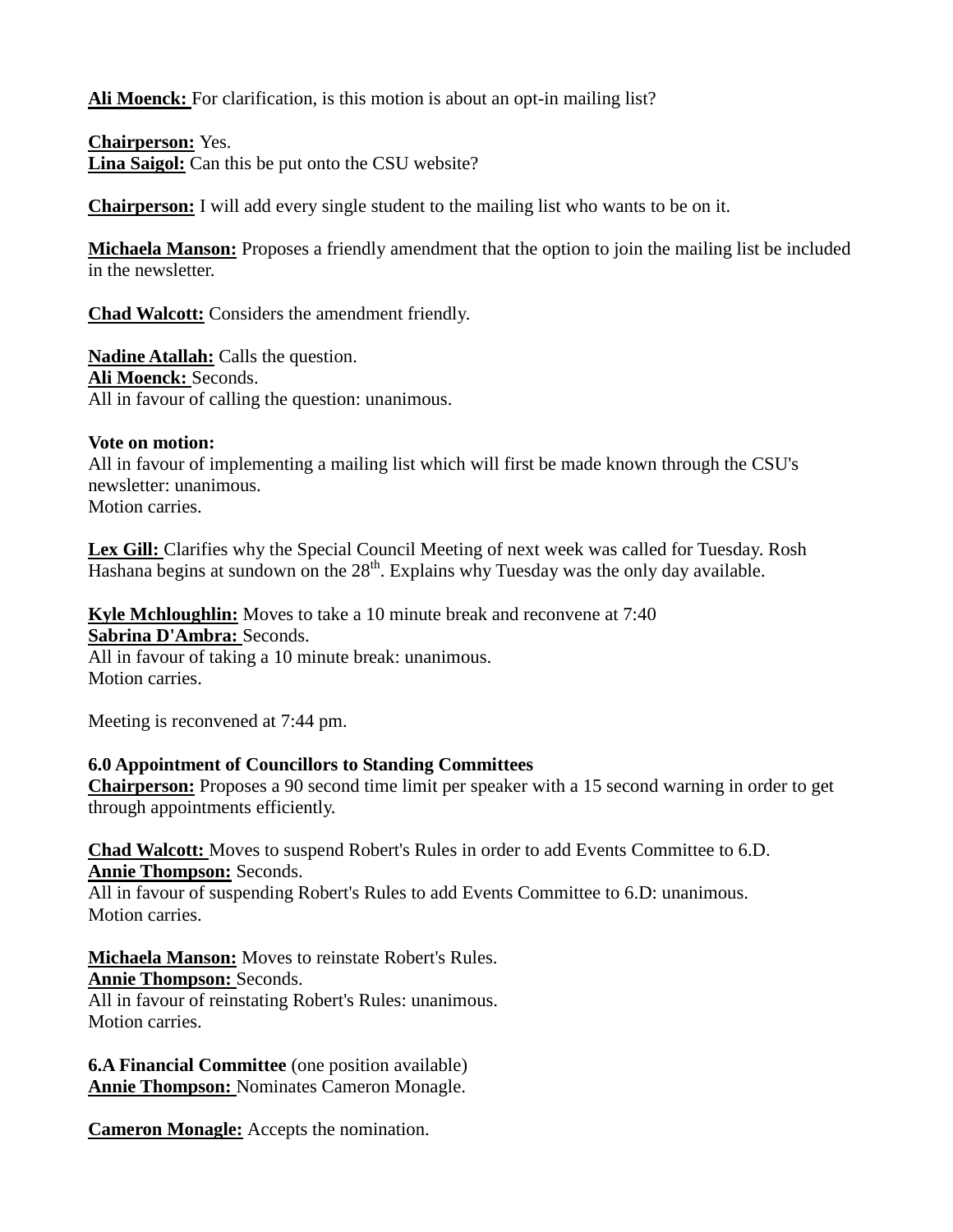**Andy Filipowich:** Nominates Ali Moenck.

**Ali Moenk:** Accepts the nomination.

#### **Interview process:**

**Cameron Monagle:** Promises to be there for every meeting. FINCOM is one of the most important committees of the CSU, and he appreciates this. He has experience working with budgets on ASBP (Alternative Spring Break Program). He says that he would take the responsibility seriously.

**Ali Moenck:** Wants to help out on FINCOM, and would definitely be there for every meeting. She has worked with budgets before.

**April Underwood:** Being on a Committee is a big commitment, how would you manage the requirements amongst your other commitments? (Addressed to both candidates).

**Cameron Monagle:** Ideally, there would be a monthly meeting, which he would be available for. It's a question of willpower; if you want to make it work you will.

**Ali Moenck:** She is meticulously organized and would use this towards scheduling committee meetings amongst other commitments.

## **Vote:**

All in favour of appointing Cameron Monagle to the Financial Committee: 12 All in favour of appointing Ali Moenck to the Financial Committee: 5 Cameron Monagle is appointed to the Financial Committee.

## **6.B External Committee** (1 position available)

**Gonzo Nieto:** Wants those who are not yet on a committee to identify themselves, considering that according to the Standing Regulations they must be part of at least one. This should be considered in the appointment process.

Michaela Manson and Fares Jandali Rifai identify themselves. Eva-Loan Pontom Pham is a member of the Mobilization Committee.

**Melanie Hotchkiss:** Nominates Michaela Manson.

**Michaela Manson:** Respectfully declines.

**Amero Muiny:** Nominates Fares Jandali Rifai.

**Fares Jandali Rifai:** Accepts.

**April Underwood:** Nominates Eva-Loan Pontom-Pham.

**Eva-Loan Pontom-Pham:** Accepts.

## **Interview Process:**

**Fares Jandali Rifai:** He is interested in the External Committee because he's been part of mobilization-related work outside of Concordia University. He believes that he could do a good job getting the CSU's voice out.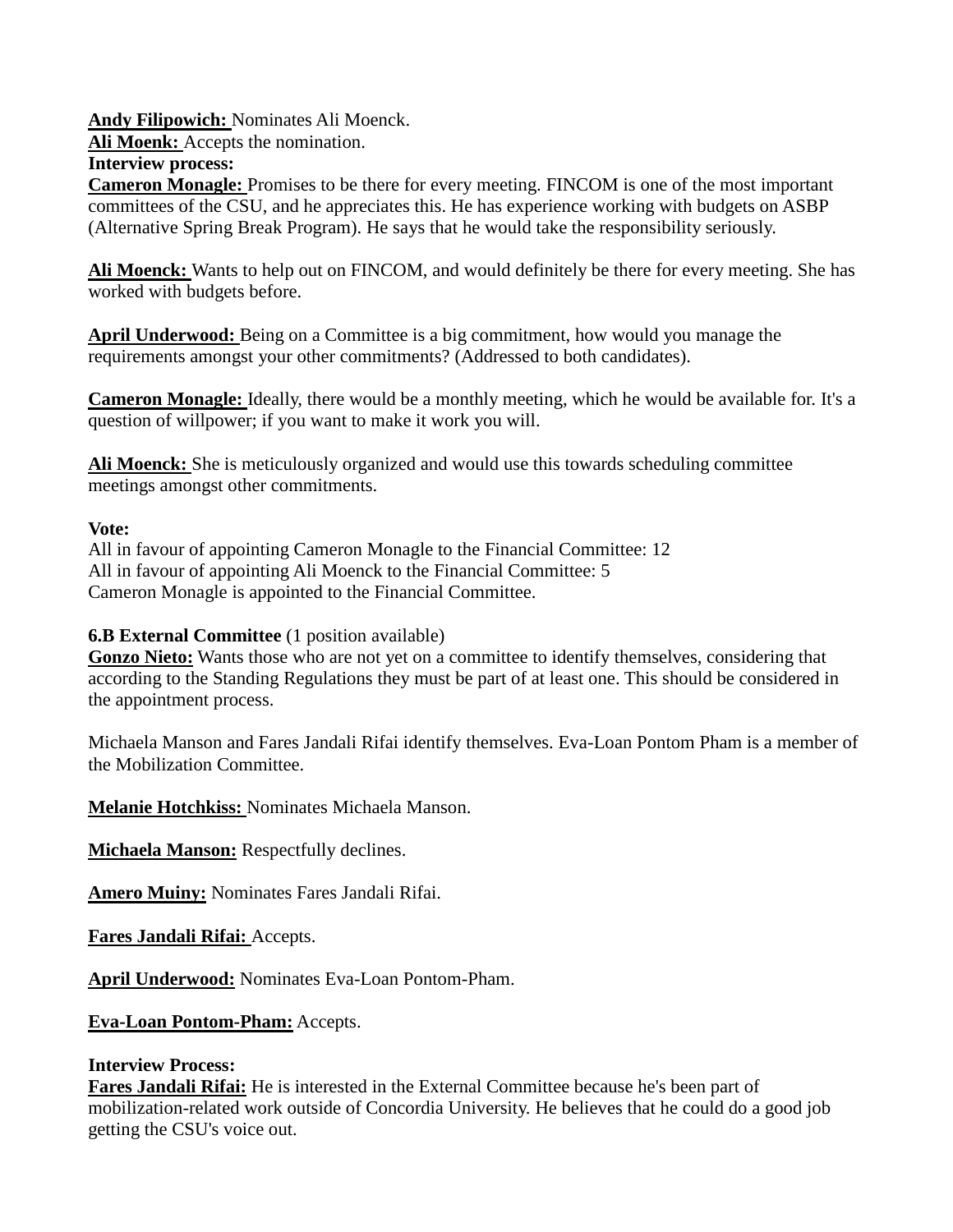**Eva-Loan Pontom-Pham:** She has already had experience with the Mobilization Committee. She is fluent in French and would therefore serve well to go over French documents. She also has a good understanding

**Chairperson:** Point of Order. Points out that although meetings are conducted in English, anyone who wishes to use the French language is invited to do so.

**Kyle Mchloughlin:** Advocates for Eva-Loan Pontom-Pham. Has witnessed her work and she navigates the nuances of groups in Montreal and Quebec at large very well and would thus do a good job in this position.

**Chad Walcott:** Clarifies the differences between External Committee vs. Mobilization Committee. Whoever is appointed to External Committee will accompany him to various events which are conduction primarily in French, although there are translators present. Mobilization Committee is more focused on how to get students involved in the movement.

**Sabrina D'Ambra:** If Fares Jandali Rifai can't get onto this committee are there other ones he could be apart of?

**Chairperson:** There are 2 other Committees that he could potential be a member of.

**Morgan Pudwell:** There is also the Mobilization Committee, which has an unlimited number of spots available.

#### **Vote:**

All those in favour of appointing Fares Jandali Rifai to External: 8. All those in favour of appointing Eva-Loan Pontom-Pham: 9. Eva-Loan Pontom-Pham is appointed to External Committee.

**6.C Clubs and Space** (2 positions available, depending on Cameron Monagle)

**Cameron Monagle:** He is a member of this Committee, but is willing to relinquish his seat if there is interest expressed by someone else.

**Lina Saigol:** Nominates Michaela Manson.

## **Michaela Manson:** Accepts.

## **Vote:**

All in favour of appointing Michaela Manson to the Clubs and Space Committee: unanimous. Michaela Manson is appointed to the Clubs and Space Committee.

## **6.D Events Committee**

**Chad Walcott:** Nominates Fares Jandali Rifai.

**Fares Jandali Rifai:** Accepts.

**Vote:**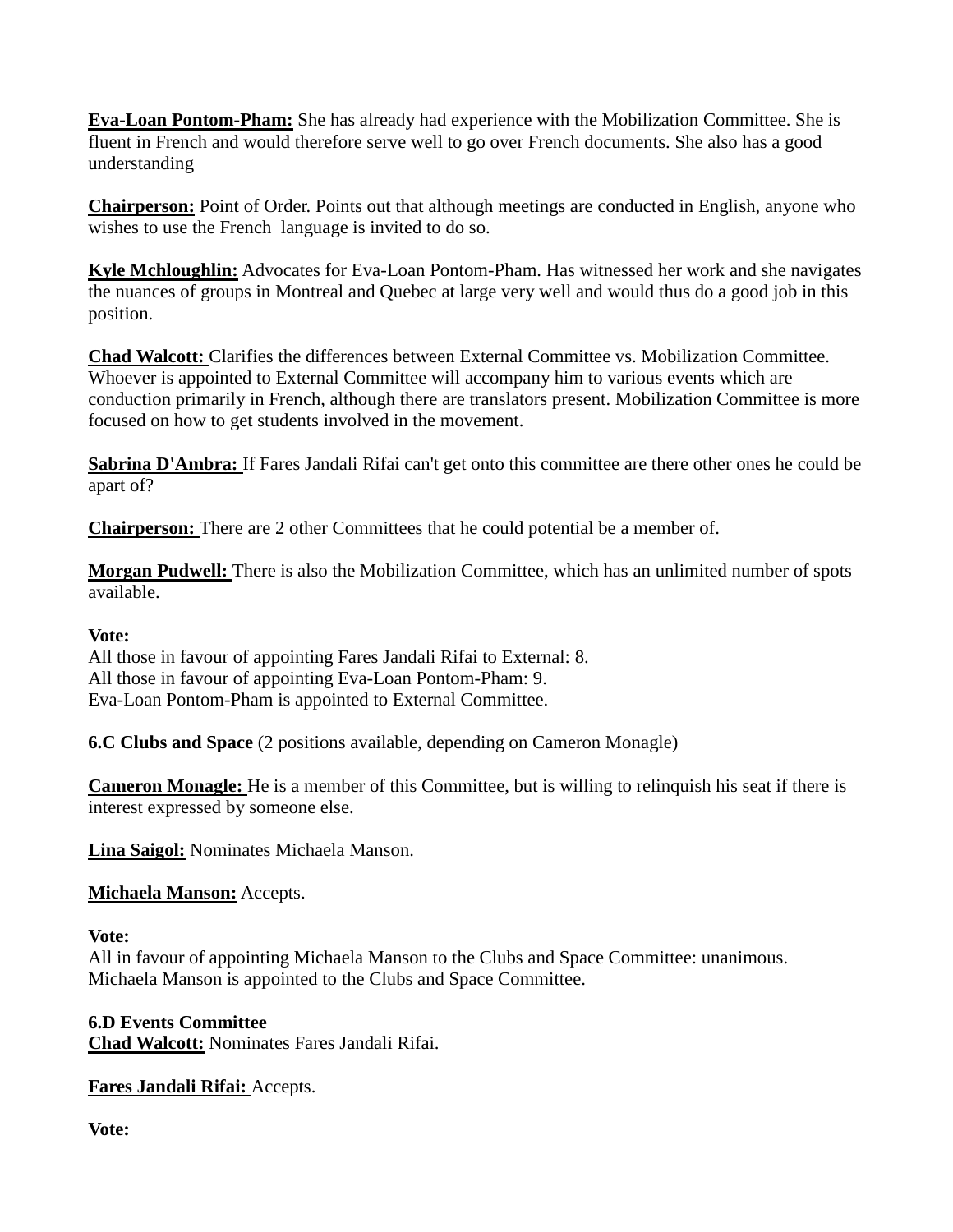All in favour of appointing Fares Jandali Rifai to Events Committee: unanimous. Fares Jandali Rifai appointed to Events Committee.

## **7.0 New Business**

**Cassy Smith, Chair of Judicial Board:** Statement regarding some issues from the end of last year. There have been some issues with communication between Council and Judicial Board. Would like to fix this. She will try to attend every CSU meeting, and if she cannot attend someone else from the Judicial Board will. She wants the executive to appoint as many qualified Board members as possible, and to take a more aggressive stance on doing it. Right now they do not even have quorum. She is sure everyone is anxious to move passed the disqualification ruling from last Spring. The person who presented the position resigned in process after Council chose to overturn their decision. She understands that there has been the development of a lack of faith in the Judicial Board as a result, but that this could in turn result in a lack of checks and balances in the CSU. She wishes to remind everyone that the Board is composed of ordinary students who are out of practice, untrained, and pressed for time. Had more time been available, there could have been a better ruling last Spring. She proposes that a practising lawyer might train members of the board and that members be more active throughout the year.

Another issue is the question of precedence. The Board is not bound by this, but it could be helpful in terms of training mechanisms, etc. However, decisions are not properly documented therefore access to them is limited. When there is turnover on the Board they sometimes get lost.

Finally, the Board's Code of Procedures is out of date. Issue of accessibility. Members of the CSU should be comfortable coming to the Judicial Board as a method of recourse for their grievances. She wants to open up the document to the Policy Committee for any suggestions they might have, since only the Board can officially amend it.

**Cameron Monagle:** Would you be willing to put some of these ideas into writing as tangible actions that can be addressed by Policy Committee?

**Cassy Smith:** This can be a collaborative process.

**Morgan Pudwell:** Moves that Policy Reform Committee look at Judicial Board's Code of Procedures before October the meeting. **Kyle Mchloughlin:** Seconds.

**Irmak Bahar:** Is this in the jurisdiction of the CSU?

**Cassy Smith:** Council will not make the decision, but rather their opinions and suggestions will be used as input in the decision making process.

**Morgan Pudwell:** Policy Committee can make recommendations and present them to Council.

**Nadine Atallah:** Moves to call the question. **Lina Saigol:** Seconds. All in favour of calling the question: unanimous

## **Vote:**

All in favour of referring the Judicial Board's Code of Procedure to Policy Reform Committee for suggestions to be made before the October meetings: unanimous.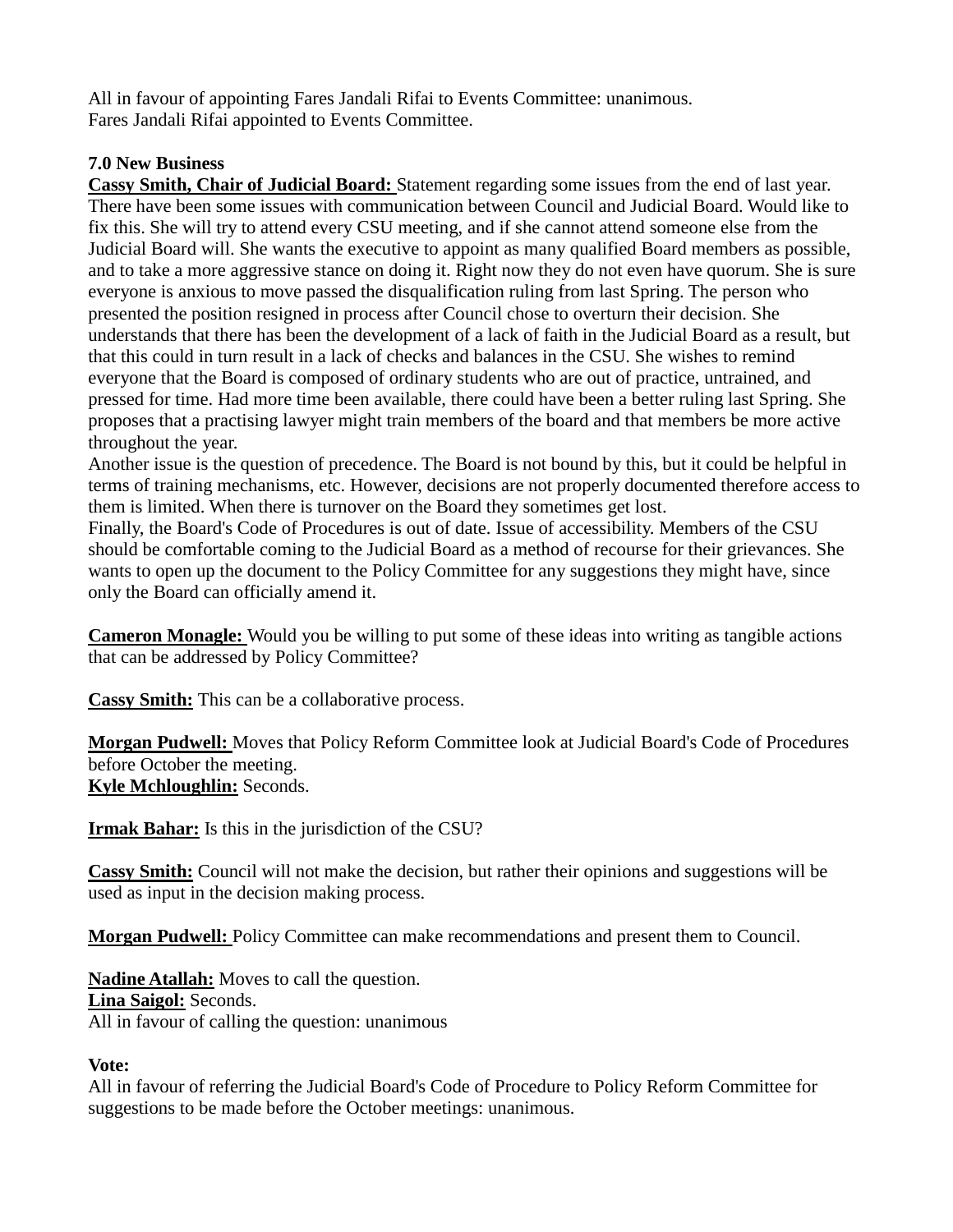## **7.B Concordia Council on Student Life Appointments**

Lex Gill: This is a university body dealing almost exclusively with funding. It is a parody committee of GSA and the CSU. The CSU has 7/12 of the seats, while the GSA has the remainder. It is the body responsible for recommending increases to the Recreation and Athletics fee, and the Student Services fee. Heather Lucas and Prince Rakph Osei made an incredibly poor decision in signing an agreement to this effect last year. The meetings are Fridays at 10 am once a month. They are long with a lot of reading. Students are only effective if everyone attends. People who sit on CCSL should be serious about it and committed to the cause. You are also expected to sit on a few of their committees.

**Chairperson:** The CSU appoints 7 undergraduate students, so it doesn't have to be a Councillor necessarily.

Lex Gill: It is sensible to have as many Councillors and executives as possible on this Committee, since the decisions it makes should fall under the CSU's Bylaws and Standing Regulations.

**Kyle Mchloughlin:** Nominates Sabrina D'Ambra.

**Sabrina D'Ambra:** She accepts.

**Gonzo Nieto:** Nominates Jordan Lindsay, Laura Glover, and Chad Walcott. They accept.

**Simon-Pierre Lauzon:** Nominates Cameron Monagle.

**Cameron Monagle:** Respectfully declines.

**Morgan Pudwell:** If you are part of an organization that will apply to the CCSL, you will not be able to vote on issues pertaining to that organization, nor speak to them.

**Michaela Manson:** Nominates Melanie Hotchkiss.

**Melanie Hotchkiss:** Accepts.

**Cameron Monagle:** Nominates Andy Filipowich as a student at large.

**Andy Filipowich:** Accepts.

**Gonzo Nieto:** Nominates Melissa Fuller.

**Melissa Fuller:** Accepts.

#### **Vote via omnibus:**

All in favour of appointing Melissa Fuller, Melanie Hotchkiss, Chad Walcott, Andy Filipowich, Jordan Lindsay, Laura Glover, and Sabrina D'Ambra to the CSSL: unanimous. Melanie Hotchkiss abstains.

**7.C Sustainability Action Fund- Appointment of Board of Directors Chairperson:** There are executive positions and two Councillor positions.

**Gonzo Nieto: N**ominates Laura Glover and Jordan Lindsay. They accept.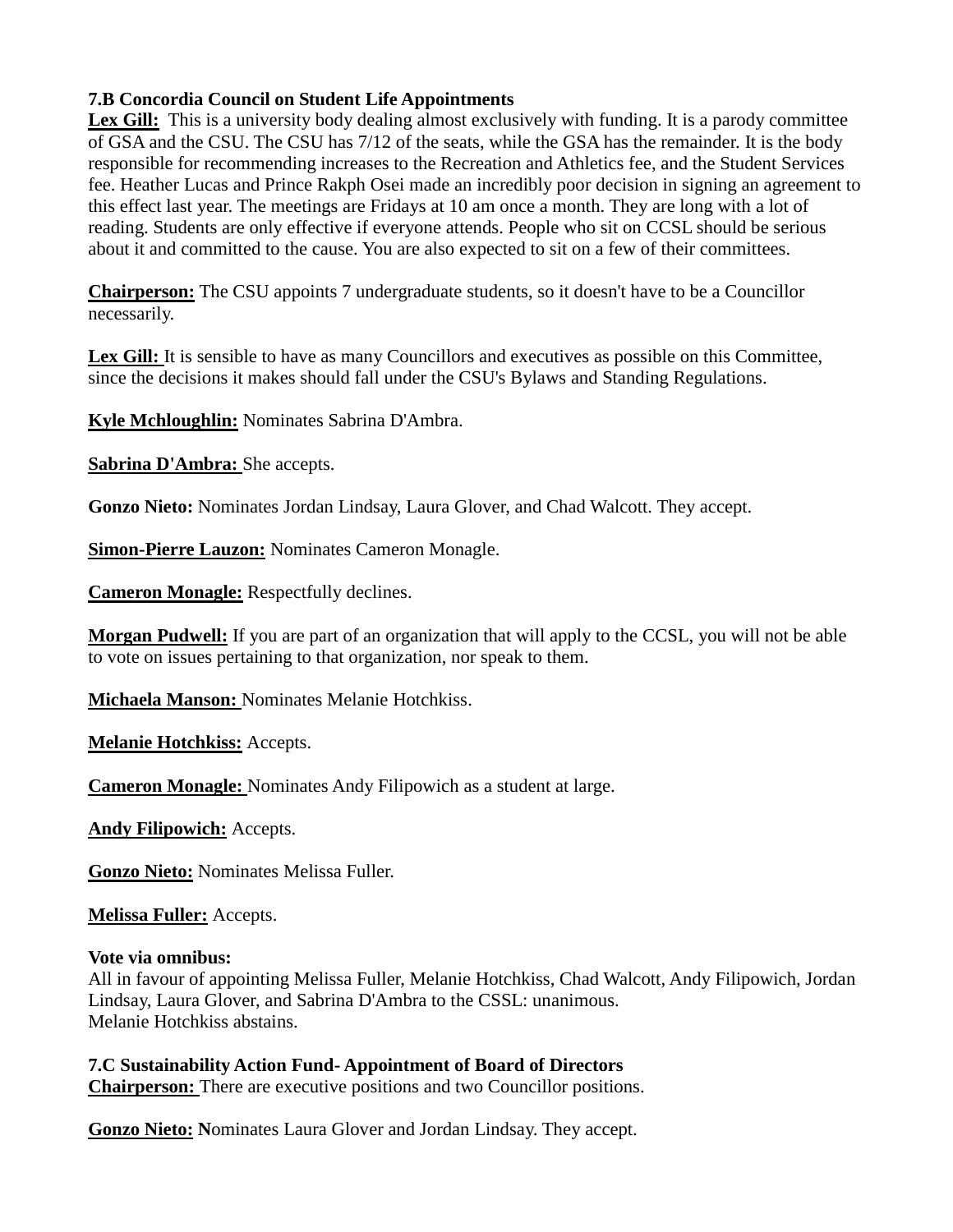**Chad Walcott:** Nominates Iain Meyer-Macaulay.

**Iain Meyer-Macaulay:** Accepts.

**Laura Glover:** Nominates Ali Moenck.

**Ali Moenk:** Accepts.

**Michaela Manson:** Nominates April Underwood.

**April Underwood:** Respectfully declines due to a conflict of interest.

**Cameron Monagle:** Points out that according to the CSU Bylaws, it doesn't have to be a Councillor who is appointed to the Sustainability Action Fund. Also, the executive members can be chosen from within the itself; Council does not have to vote on it. Nominates Aaron Green, student at large, who respectfully declines.

# **Vote:**

All in favour of appointing Jordan Lindsay, Laura Glover, Iain Meyer-Macaulay, and Ali Moenck to the Sustainability Action Fund: unanimous.

They have each been appointed to the Sustainability Action Fund.

## **7.D University Senate Appointments**

**Hasan Cheikhen:** There are 8 right now including 2 Councillors, but we need 1 more. We also need to appoint 3 students at large. There are 10 applications, 6 applicants are present.

**Lex Gill:** Senate meetings are at 2pm on Friday once a month. People should know that they need to be in good academic standing, they cannot have been charged in last 3 years under Academic Code of Conduct or the Code of Rights and Responsibilities.

## **Nominations of students at large:**

Chuck Polson, Gene Morrow, Michael Dessen, Shawn Petter, Tuan Din, Jamie Kelly.

**Chairperson**: Procedure of 90 seconds discussed previously in meeting will now come into effect.

## **April Underwood:** Moves to go into closed session due to presence of CV's.

All those in favour of going into closed session: 15 Opposed: 1 Michaela Manson. Abstain: Nadine Atallah. Absentee: Lina Saigol.

# **Consideration of candidates: Chuck Wilson:**

**Gene Morrow:** He is a Political Science student in his third out of four years at Concordia. His interests are towards organizations and governance, which is what brought him to apply to be a member of Senate. He was involved EGRC report over the summer. He attended the open meeting in June, and also attended the last Senate meeting when it was discussed. He feels that he has the skills to understand the documents that Senate deals with, and that he could act as an effective voice for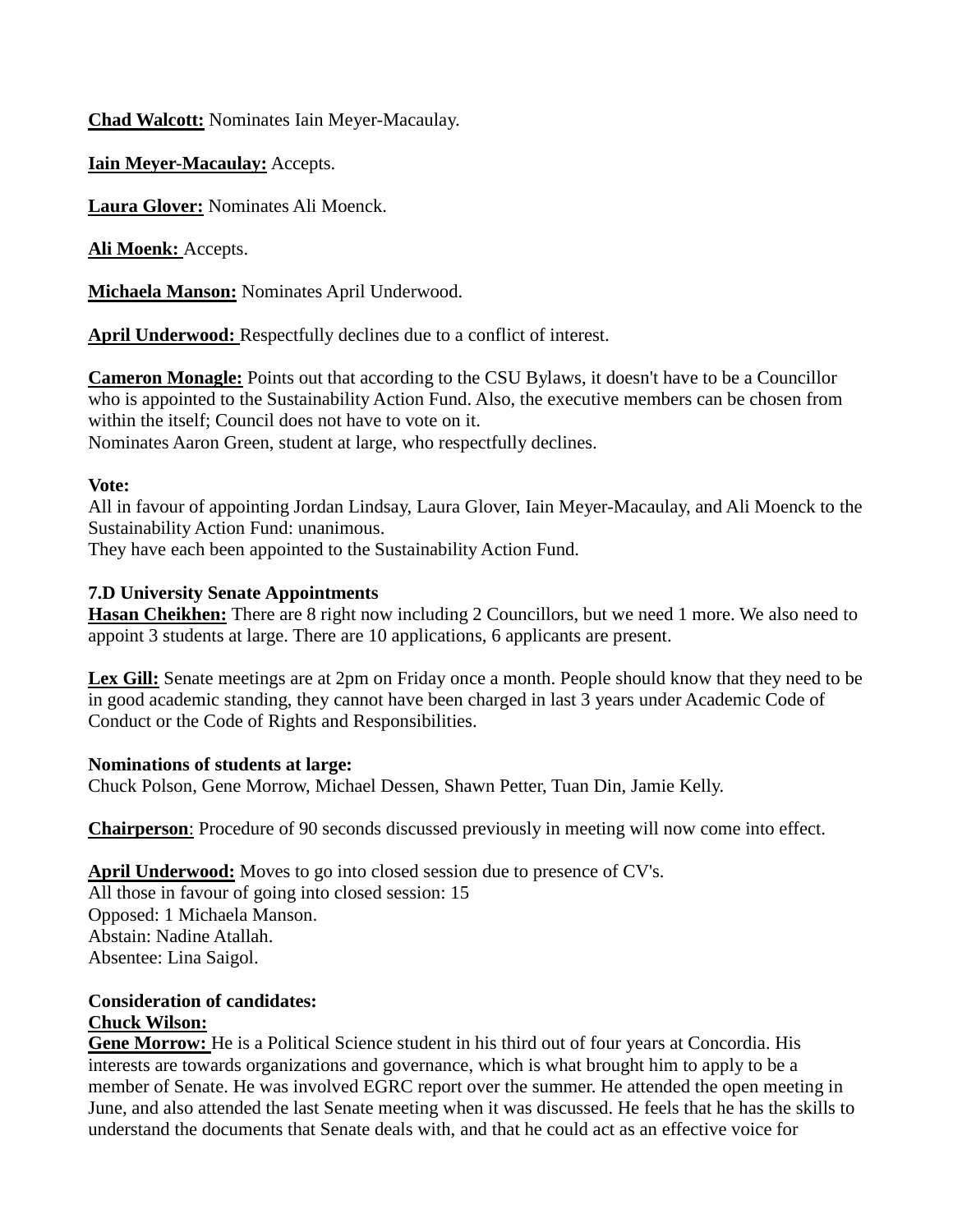students within Senate.

**Michael Dessen:** He was involved with 2 CSU campaigns in his first year, and has watched CSU politics closely since then. Before he leaves, he wants to be a part of the process and make a difference for the better of the school.

**Shawn Petter:** He is passionate about politics. When he was at Marianopolis he was part of the Board of Investments Committee. He has always wanted to get involved in student life.

**Tuan Din:** He is a business student wishing to get involved in Senate in order to give JMSB more representation. He is highly involved in JMSB. He understands JMSB students and wishes to represent them on Senate.

**Jamie Kelly:** Is on the Board of Directors of the Peoples' Potato, headed a campaign to get rid of credit cards on Council, and is a central organizer for a project between Philosophy departments.

Lex Gill: Asks if they candidates have ever been to a Senate meeting.

**Chuck Wilson:** Teched the Senate meetings for 2 years. They are informative and interesting.

**Gene Morrow:** He attended the first Senate meeting this year, found experience enjoyable. He likes being a part of policy-making bodies.

**Michael Dessen:** He follows them through the news but has never actually attended any.

**Shawn Petter:** Has attended one to see if he was interested in it, and he has found that he is.

**Tuan Din:** Last year he did not know that the meetings were open to the general student body and has never attended a meeting, but he is aware of its proceedings and decisions.

**Jamie Kelly:** Says that he attended a few last year.

**Morgan Pudwell:** Question for Michael- What CSU campaigns were you involved in?

**Michael Dessen:** 2006-2007 in his first year, and less involved second year.

**Andy Filipowich:** Senate is the highest academic board at Concordia University. What academic questions would you like to have addressed by the Senate?

Chuck-

Gene-

**Michael Dessen:** Report, make a difference, consult the CSU on what the students' needs are. **Shawn Petter:** Consult CSU and see what their problems with the Board of Governors are. **Tuan Din:** Report, to have issues that have a student voice. **Jamie Kelly:** Would talk to friends and acquaintances to gauge issues.

**April Underwood:** Question for Jamie- How has being on the Board for the Peoples' Potato might be an advantage to you as a candidate.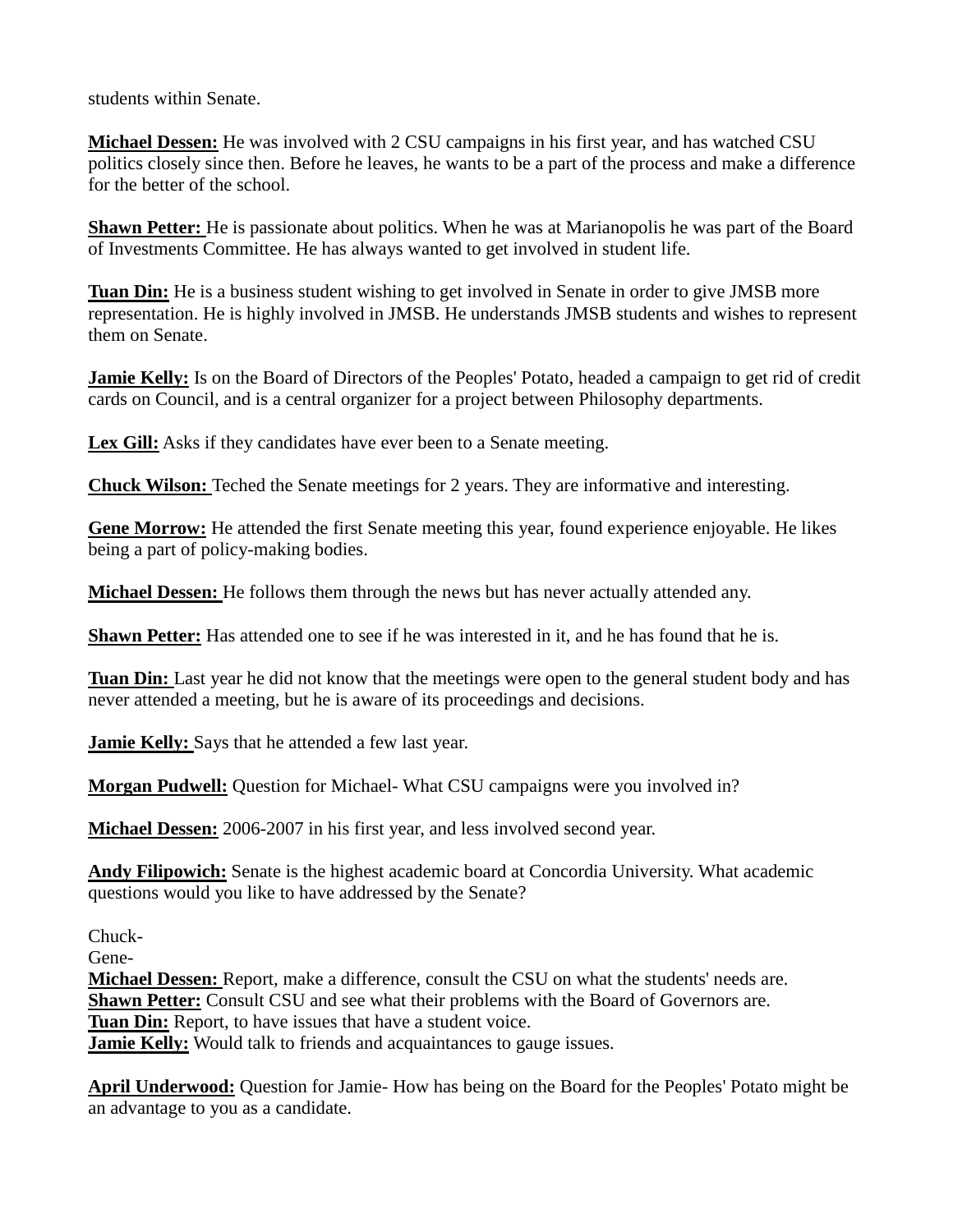**Jamie Kelly:** Having everybody's voice counts, anti-oppression, problem solving.

**Kyle Mcloughlin:** Question for JMSB candidates- Do you have any ideas on how you could go about getting the most information pertinent to JMSB students? How would you best represent such a large faculty?

**Shawn Petter:** JMSB students are secluded from the rest of the school and the CSU. I would try and bridge gap between JMSB and the rest of Concordia University. A lot of students in JMSB do not have easy access to information from the CSU.

**Tuan Din:** Would ask students what they think of the curriculum, as a lot students want it to reflect the current business world.

**Morgan Pudwell:** Question for everyone- Asks if any of the candidates are familiar with the Canadian Affiliation of Students, if they have an affiliation with the CFS, and if they are aware of the circumstances between the CSU and CFS.

None of the candidates have an affiliation with the CFS and they all are aware of the circumstances.

**Sabrina D'Ambra:** Question regarding time commitments- directed toward all candidates. She asks whether they believe they will be able to handle the responsibilities associated with the position amongst their other commitments.

All candidates believe that they have enough time to dedicate to the Senate position.

**Andy Filipowich-** Being a part of Senate also means that you are a member of the Academic caucus, who is responsible for giving out bursaries. Are you willing to make yourself indirectly ineligible for these bursaries?

All candidates are willing to do so.

**Cameron Monagle:** Calls for orders of the day. **Kyle Mcloughlin:** Seconds. All those in favour of calling for the orders of the day: unanimous. Annie Thompson abstains.

## **End of the interview process.**

**April Underwood:** Moves to enter into closed section. **Melanie Hotckiss:** Seconds.

**Irmak Bahar:** Suggests that they go into a direct vote without deliberation in open session.

**Michaela Manson:** The interview process should have given Councillors enough information to make a decision.

**April Underwood:** In case Council feels that deliberation is unnecessary, she offers a friendly amendment to go into closed session to take the vote.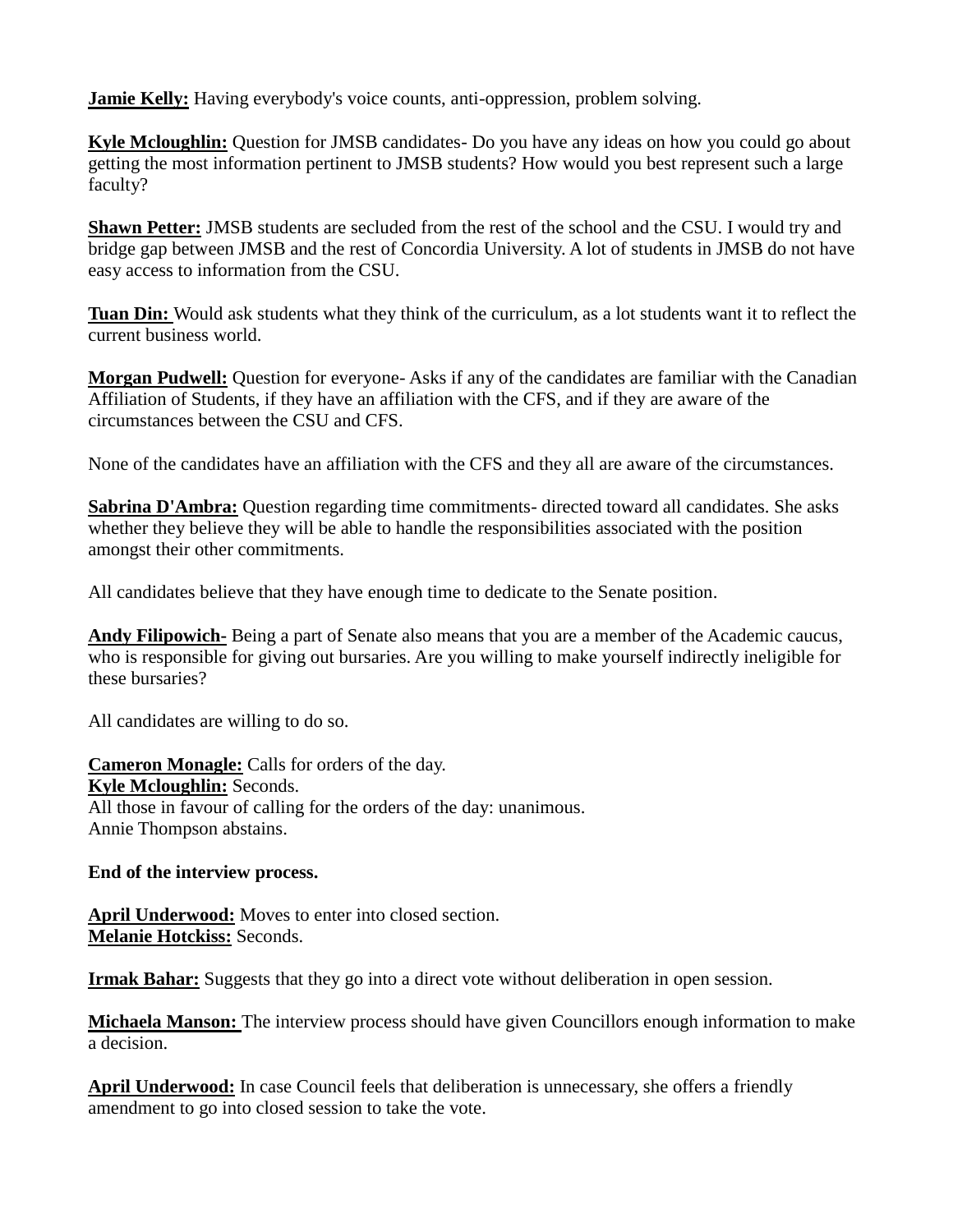**Melanie Hotchkiss:** Calls the question. **Iain Meyer-Macaulay:** Seconds. All in favour of calling the question: 17. All those opposed: 1 (Nadine Atallah). Abstention: 1.

#### **Vote:**

Motion to go into closed session fails.

**Irmak Bahar:** Moves to end deliberation and proceed to a vote for the candidates.

**Simon-Pierre Lauzon:** Seconds. All in favour: 15. Abstentions: Melanie Hotckiss, Sabrina D'Ambra, April Underwood, Eva-Loan Pontom-Pham. Motion carries.

**Chairperson:** There are 8 candidates and 3 positions, so each Councillor can vote 3 times.

In favour of appointing: **Chuck Wilson:** 14 **Gene Morrow**: 11 **Michael Dessen:** 4 **Shawn Petter:** 2 **Tuan Din:** 5 **Jamie Din:** 12 **Holly (not present):** 1 **Philipe (not present):** 1

**Majority decision:** Chuck Wilson, Gene Morrow, and Jamie Kelly are appointed to Concordia University Senate.

**Chairperson:** A Councillor must also be appointed to the University Senate.

**Melanie Hotchkiss:** Nominates Michaela Manson.

**Michaela Manson:** Accepts.

#### **Vote:**

All those in favour of appointing Michaela Manson Manson to Concordia University Senate: unanimous. Michaela Manson is appointed to Concordia University Senate.

**Fares Jandali Rifai:** Moves for a 5 minute recess.

The motion is seconded.

**Cameron Monagle:** Proposes a friendly amendment to make the break 10 minutes.

**Fares Jandali Rifai:** Considers the amendment friendly.

**Chad Walcott:** Notes that he is against going on the break for time's sake.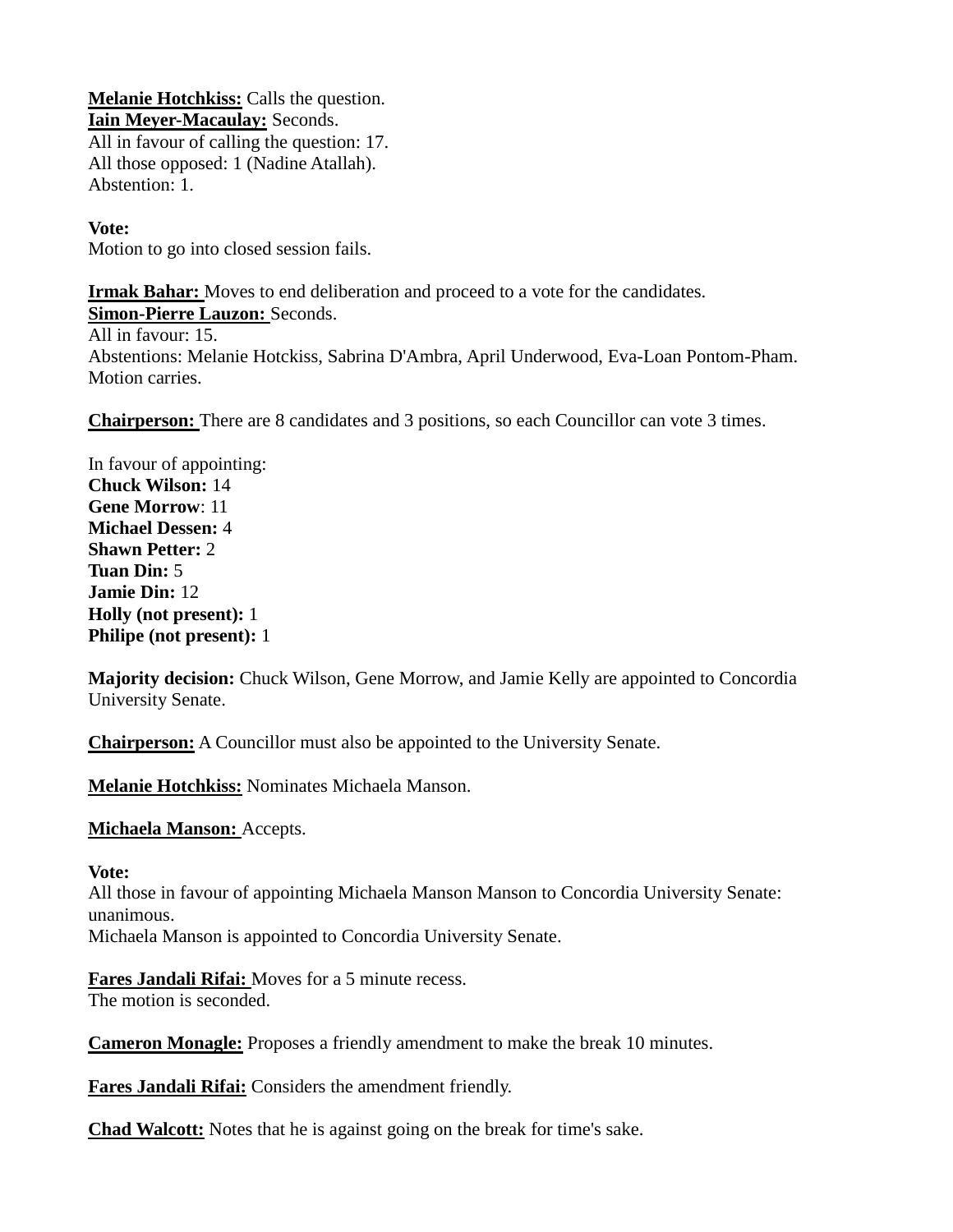**Nadine Atallah:** Calls question. The motion is seconded. All in favour of calling the question: unanimous. One (1) abstention.

**Vote:** All in favour of going into recess for 10 minutes: 10. Opposed: 7. Motion carries.

**Meeting is called to order at 9:52 pm.**

**7.E. Library Fund Committee Appointments Hasan Cheikhzen:** We will be appointing 4 Councillors or executives.

**April Underwood:** Point of information: when are the meetings?

**Hasan Cheikhzen:** 4 times a year, but they don't have their schedule out yet.

Lex Gill: There is a 1\$ per credit fee to improve library services. Access to outlets, number of laptops available for rent etc.

**Nadine Atallah:** Also, it is the reason why the Vanier library is now open 24 hours, and why there are more laptops.

**Lex Gill:** Nominates herself.

**Nadine Atallah:** Nominates herself.

**Irmak Bahar:** Nominates herself.

**April Underwood:** Nominates herself.

**AJ West:** Nominates himself.

Lex Gill: On why she believes she is a good candidate for the position: she does research on the privatization of information, free access to information; things that the library should start working on. She would like to bring these issues to the Committee.

**Nadine Atallah:** Keeps informed on what the library does. She spends a lot of time studying there, and has some improvements she would like to bring forward. These include more places to sit and more laptops available to rent.

**Irmak Bahar:** Has read the agreement in regards to the library funds. She started a free textbook exchange program, and thinks that it could work well with the Library Fund. She has spoken with the librarians, and according to what she has understood, they don't know what more they can do with this money. She has some ideas as to where the funds could go.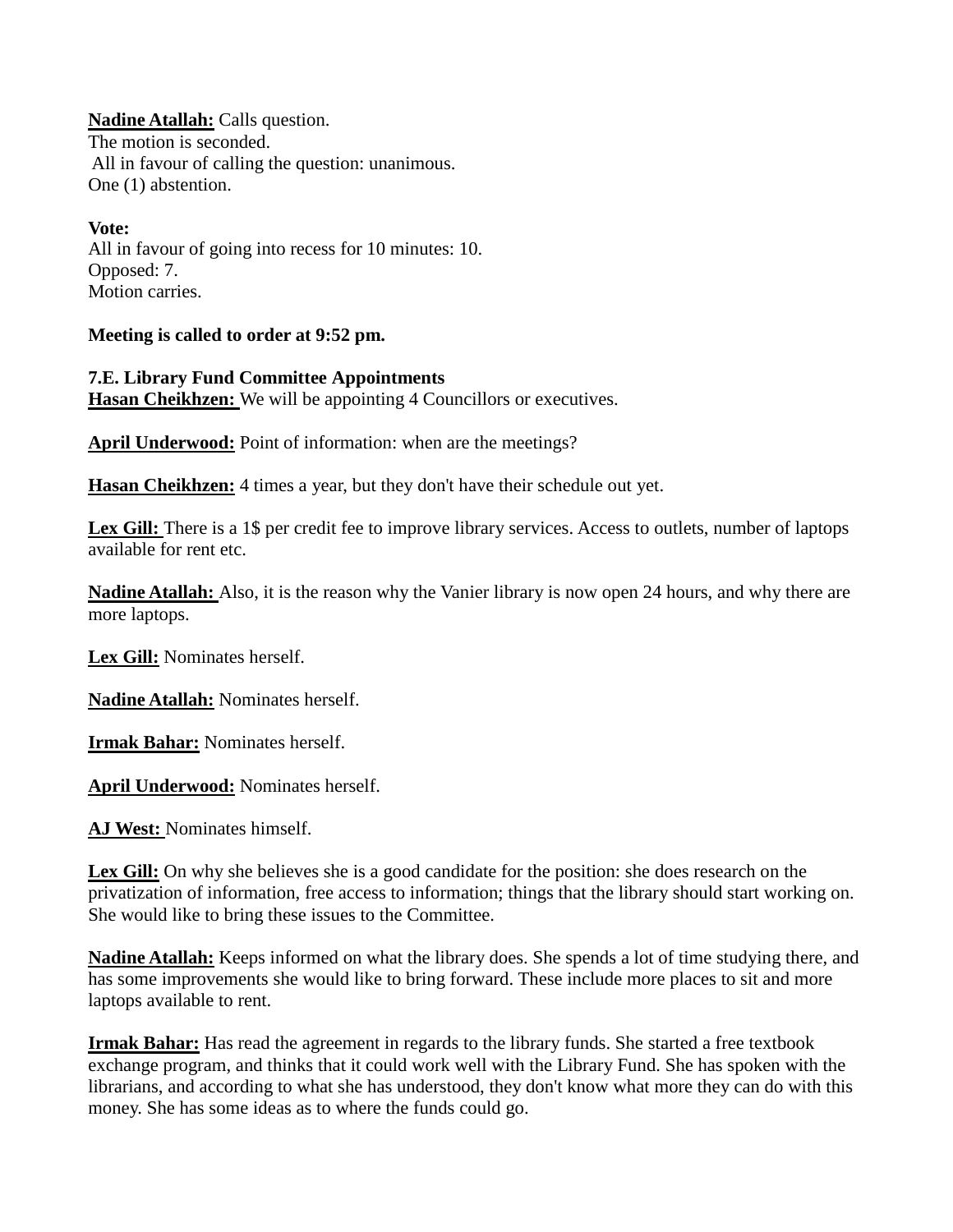**April Underwood:** Doesn't know that much about the Library Committee, but her interests lie in her field of study (English Literature) and the fact that she spends a lot of time in the library. She feels she could bring passion to the Committee.

**AJ West:** Is very tech oriented. Recently the library released their mobile app., which he was a part of. He is interested in seeing the money from the Library Fund being spent on things that students want to use, like iPads.

**Renee Tousignant:** Motivates Councillors to vote for Irmak Bahar, as she is a student at the Loyola campus.

**Morgan Pudwell:** The Library Fund is an interesting political issue. Sometimes it is used for the students to pay for things that the university should be paying for. She would like to see the appointees take an activist role on this issue.

**Cameron Monagle:** Has anyone aside from Irmak Bahar and Lex Gill read the agreement?

**Nadine Atallah:** Has read the report (the agreement is in the report).

**AJ West:** Has read the report.

**Vote:** There are 4 positions, each Councillor has 4 votes. All those in favour of appointing: **Lex Gill:** 15 **Nadine Atallah:** 15 **Irmak Bahar:** 14 **April Underwood:** 7 **AJ West:** 15

**Lex Gill, Nadine Atallah, Irmak Bahar, and AJ West have been appointed to the Library Committee.**

#### **7.F. Concordia Volunteer Abroad Program**

**Nadine Atallah:** CVAP is a fee levy group. It funds projects based on sustainable development and education based in Uganda. It sends volunteer students. So far about 100 students have gone.

**Chairperson:** How many people are being appointed to this Committee?

**Morgan Pudwell:** 1 executive and 1 Councillor.

**Melanie Hotchkiss:** nominates Nadine Atallah.

**Nadine Atallah:** Accepts.

**Cameron Monagle:** Nominates Laura Glover as the executive appointee.

**Laura Glover:** Accepts.

**Simon-Pierre Lauzon:** Nominates himself.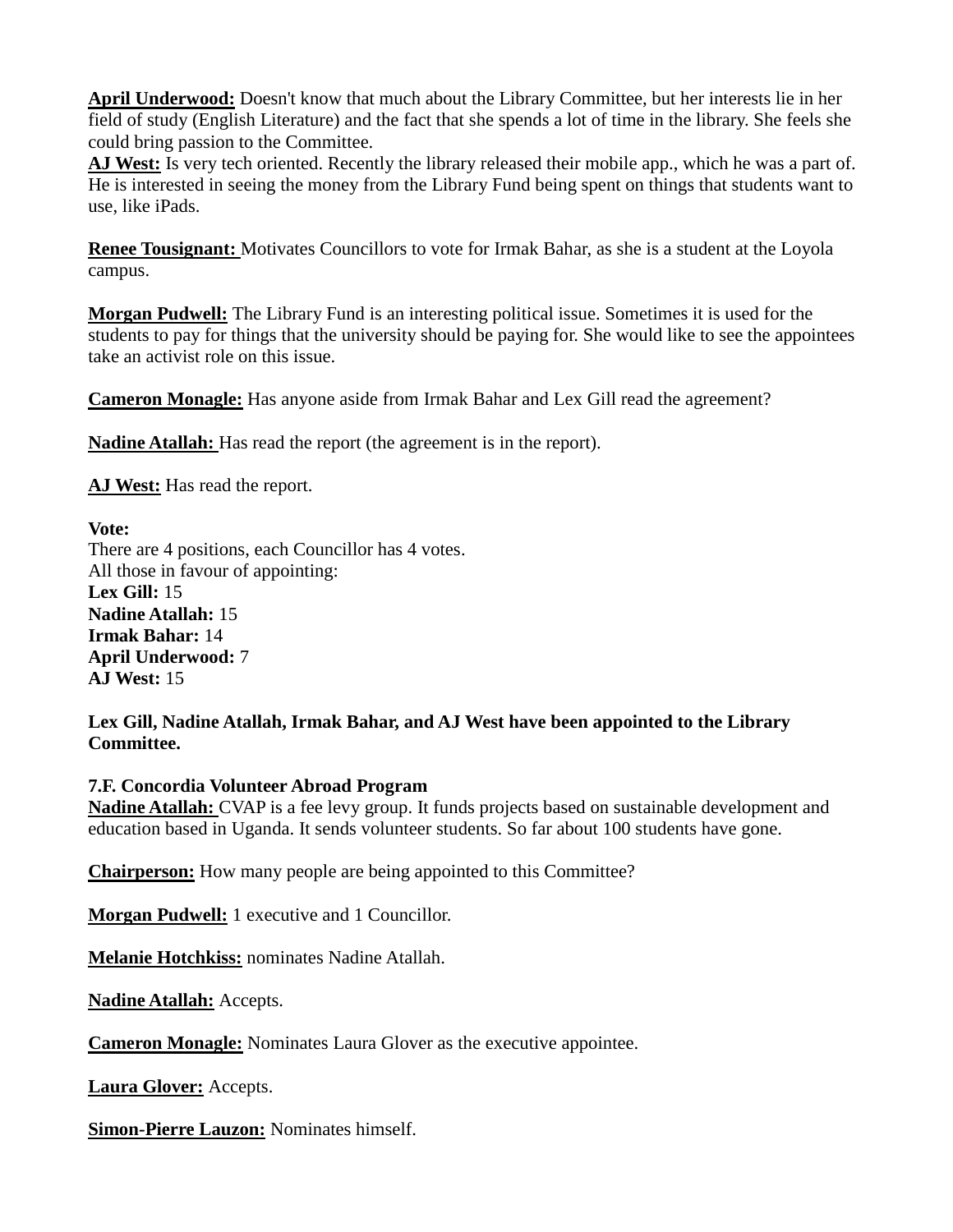**Morgan Pudwell:** Sat on the board last year. They meet once or twice a month, review applications for volunteers, and are also are looking at big policy restructuring this year. **Vote:** All those in favour of appointing Laura Glover to CVAP: unanimous. No abstentions. Motion carries.

**Nadine Atallah:** Is already VP for Humanitarian Affairs for Concordia. Similar to CVAP in the sense that they go abroad to conferences. Some of experiences in humanitarian affairs could be useful on CVAP. Her values align with those of CVAP. As for policy reforms, she sits on the Policy Committee and does not view it as a burden.

**Simon-Pierre Lauzon:** Wants to start to volunteer abroad more. Following graduation he will go over seas to teach English. Working with CVAP goes along with his development as a person. He looks forward to working with the other members of CVAP for policy reform.

**Laura Glover:** Wants to know more about how Nadine Atallah's values aligning with those of CVAP.

**Nadine Atallah:** Thinks that all of those sitting on Council will have similar values to those of CVAP: being grateful for the education they are receiving at Concordia University and aware of how lucky they are. She invites Council members to approach her with further questions.

**Cameron Monagle:** Asks Simon-Pierre Lauzon if he is very familiar with CVAP.

#### **Simon-Pierre Lauzon:** No.

**Nadine Atallah:** Clarifies, to be fair to Simon-Pierre Lauzon, that her background is really in humanitarian affairs in general and not CVAP specifically.

## **Vote:**

All those in favour of appointing Nadine Atallah to CVAP: 12 All those in favour of appointing Simon-Pierre Lauzon to CVAP: 4 Kyle Mcloughlin abstains. Nadine Atallah is appointed to CVAP.

## **8.G. Report from CUSACORP**

**Jordan Lindsay:** Documents handed out to Councillors outline what the exec has been doing in regards to this over the summer. He wants Councillors to look at them for 5 minutes and then come forward with any questions.

**Irmak Bahar:** How often will we be receiving these reports?

**Lex Gill:** Every month.

**Irmak Bahar:** In that case can they be sent out ahead of time?

**Morgan Pudwell:** From now on they will be.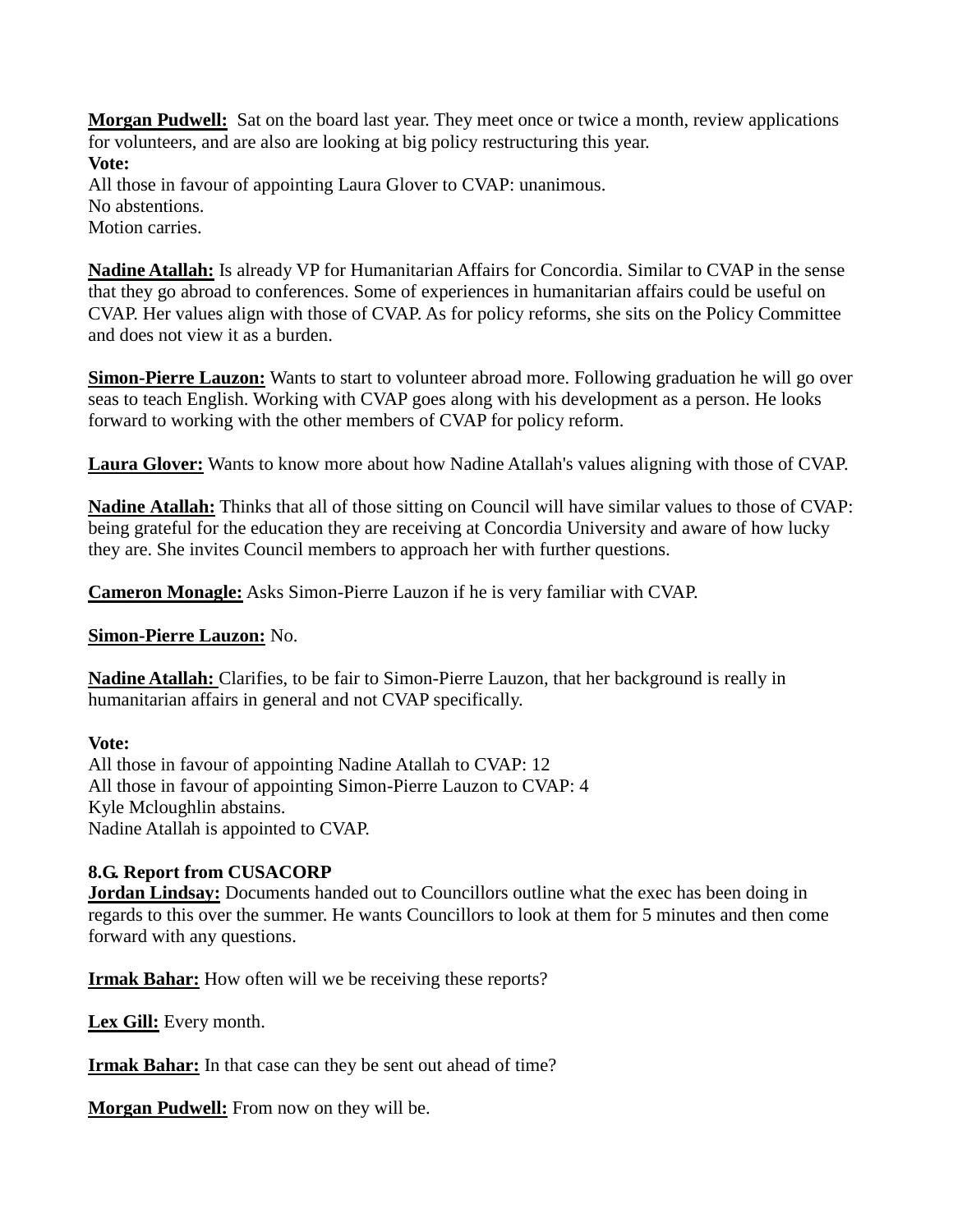**Michaela Manson:** Have the new positions be filled and if so with who and how?

**Jordan Lindsay:** No, they haven't been filled.

**Kyle Mchloughlin:** Can you tell us who your supplier was?

Lex Gill: Unfortunately not. The details of the contract we will be signing shortly, however, we can talk about. It's with Molson. We've asked for a 1 semester long contract with 6/9 Molson products on tap with no right of first refusal cost. This means that if we were getting another beer contract it would limit our ability to get better options for students.

**Jordan Lindsay:** Their offer was the same as the competitors'.

**Irmak Bahar:** Are we supposed to have a meeting of CUSACORP directors separate from CSU meetings?

**Morgan Pudwell:** CSU is the sole shareholder of CUSACORP. When meetings are called, a decision of the directors represents a decision of the shareholder. There are meetings of the shareholders, and there will be one once the Bylaws have come back from the lawyer. This would be a meeting of the CSU at a CUSACORP meeting and not a CSU meeting.

**Irmak Bahar:** Are the Bylaws on the CSU website now? If not can we have access to them? Who approves them?

**Morgan Pudwell:** There were 3 different versions of the Bylaws at the time of appointments to CUSACORP, none of which had dates on them: one from the board of directors, one from the manager of Reggies, and one that was floating around the office. There is no clear indication of which version is being used. It was very vague, but essentially the President can do whatever they want. However, there is currently no President. She doesn't think that there is a version online because there are 3 different versions in existence.

**Lex Gill:** Wants CSU to have direct, consistent access to CUSACORP documents.

**Irmak Bahar:** One of my questions is how the Bylaws are approved.

**Morgan Pudwell:** There is no process to go to a larger group of people beyond the executives of CUSACORP.

Lex Gill: The shareholders of a corporation don't usually approve its bylaws anyway.

**Cameron Monagle:** Under "Moving Forward," it seems to say that the two accounting books are together (CUSACORP and the CSU).

Lex Gill: Essentially, the CSU accountant who works on the books of CUSACORP is paid separately by both organizations.

**Irmak Bahar:** Who generally approves changes in the Bylaws of a for-profit organization?

**Morgan Pudwell:** Generally it is the Board of Directors. However, we are working to implement some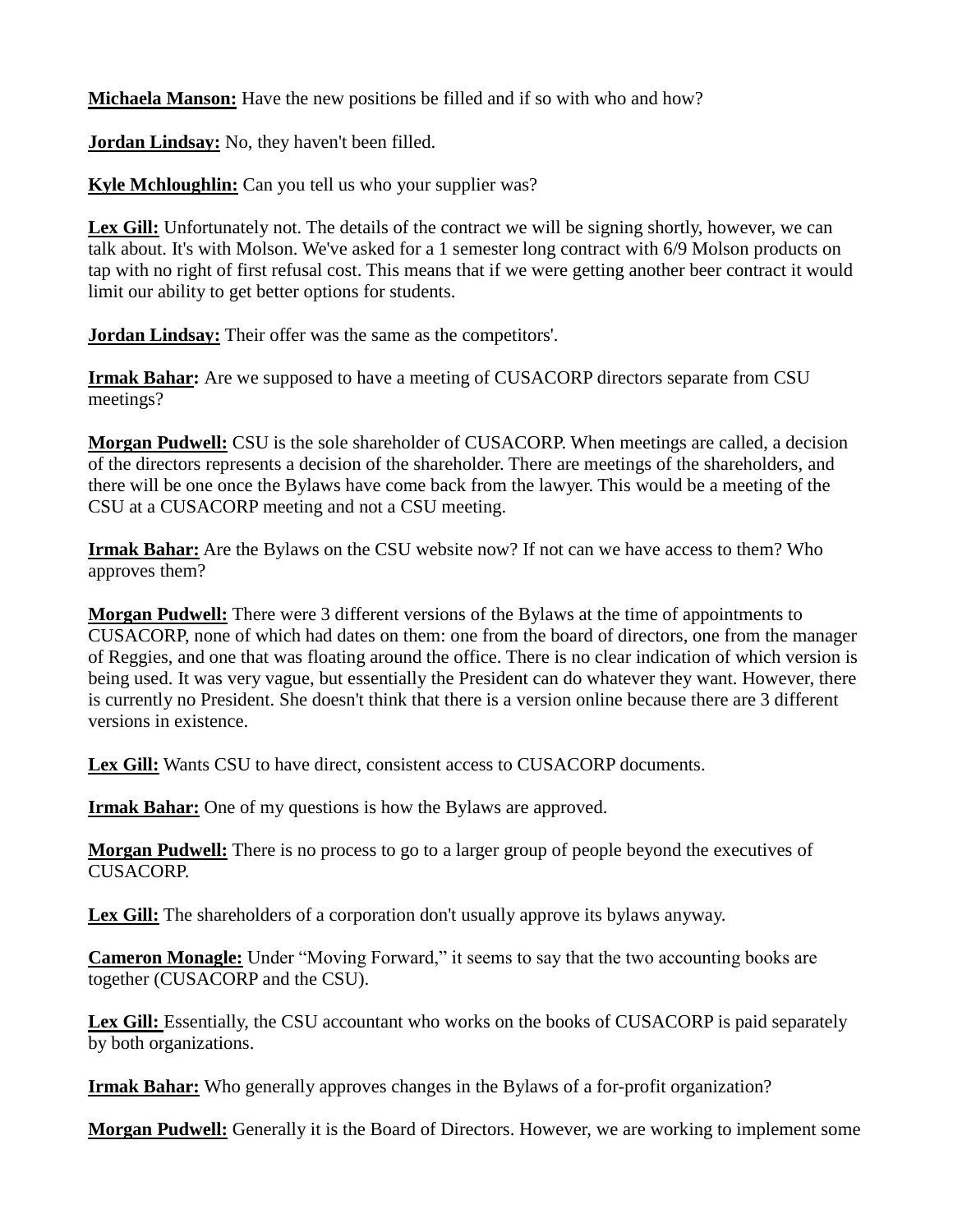kind of communication with the shareholder (the CSU).

**Chad Walcott:** Calls for the orders of the day.

**Sabrina D'Ambra:** How are you going to hire new people? Have you started an advertising campaign?

**Jordan Lindsay:** We have advertised the availability of the positions. However, we haven't find anyone for the position yet.

**Morgan Pudwell:** It's difficult to hire for that position. Need someone who can manage a bar, a cafe, and deal with the bureaucracy of the university. These are three very different skill sets.

**Melanie Hotchkiss:** Is encouraged by the report distributed and is impressed with the work done thus far.

**Chairperson:** We will move on with agenda.

## **8. Executive Reports- Consent Agenda**

**Chairperson:** Suggests that Council proceed with questions, dealing with individual reports one at a time.

**Kyle Mcloughlin:** Moves that there be a 5 minute limit per executive report (consisting of only questions). **Ali Moenck:** Seconds.

## **Vote:**

All in favour of limiting the question period per executive report to 5 minutes: 18. Opposed: 1. Motion carried.

# **8.A Executive Report of the President**

Lex Gill: Points out that there have been minor changes made to the reports which were distributed to Council. They are currently being assessed for fiscal years 2009-2010. There may an inconsistency that they are responsible for, but they won't know for sure until after the audit is completed. This has therefore been adjusted in the final version of her report.

**Cameron Monagle:** Calls to have a minimum of three people to pull something out of the reports before it can be questioned.

**Morgan Pudwell:** If Councillors ever have questions, feel free to contact the executives with them.

**Irmak Bahar:** Has a question about something under "Meetings and Briefs."

Melanie Hotchkiss and Cameron Monagle agree to table this section.

**Irmak Bahar:** Thanks Lex Gill for including notes about the meetings she goes to. Wishes to have more details about the substance of the meetings.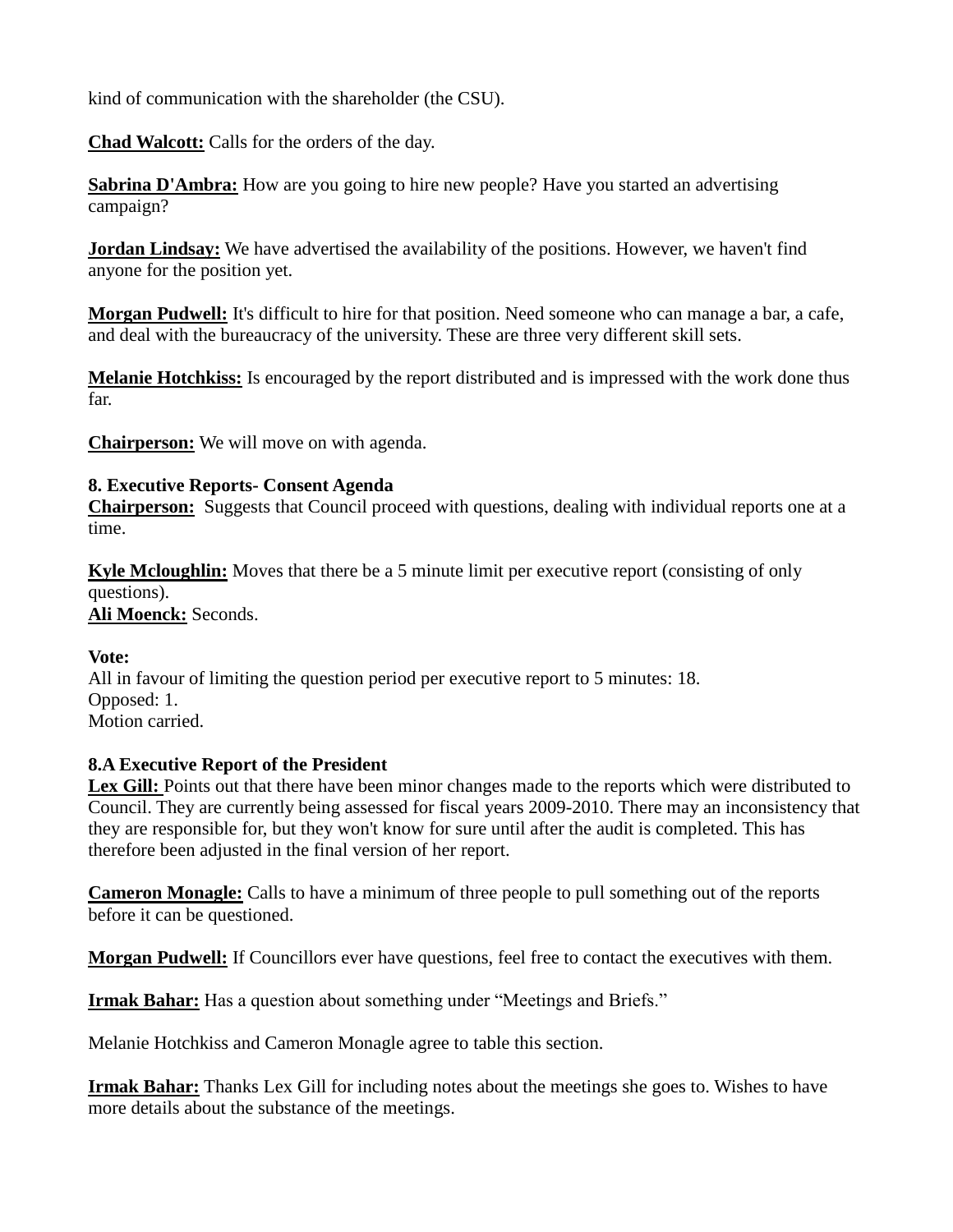**Melanie Hotchkiss:** Wants to pull out section on the current proceedings with the CFS. (In report it is mentioned that there will be documents put out regarding the CFS.)

Simon-Pierre Lauzon and Cameron Monagle agree.

**Lex Gill:** In the last week of August two representatives were examined on behalf of the CSU. The transcripts are confidential. She has been presented with a long list of documents from the other side's lawyers that she has 2 weeks to locate.

**Cameron Monagle:** Calls for the Orders of the Day.

#### **8.B VP Finance- Jordan Lindsay**

**Amero Muiny:** Wants to know how the Financial feed is being introduced.

Cameron Monagle and Kyle Mcloughlin agree to pull this out for questioning.

**Jordan Lindsay:** Indicates that he was almost done right before Orientation second week hit, and now he his still finishing up. There is still a little PHP pull from the database, and then it will be finished. You can visit www.financefeed.mijex.com for further detail.

**Cameron Monagle:** Wants to pull out FINCOM subheading for questioning.

Simon-Pierre Lauzon and Melanie Hotchkiss agree to pull this item for questioning.

**Cameron Monagle**: Why wasn't quorum met?

**Jordan Lindsay:** Many Councillors didn't show up. Maxime made a statement that it wasn't clear enough that there was a meeting, and that that was why they didn't come. We are meeting again this Sunday to redo the first meeting. He also has the files which include everything that was requested in the Standing Regulations change.

#### **8.C VP Clubs- Gonzo Nieto**

**Nadine Atallah:** Has a question regarding office checks.

Sabrina D'Ambra and Tally Shakeed agree to pull this item for questioning.

**Nadine Atallah**: There is an office available at Loyola, are there any updates on this?

Gonzo Nieto: They are not currently available. This is a time-sensitive issue and there is a lot of work to be done. It would have been unfair to base his decision off of usage during the summer; he would like to get a fair assessment. This hasn't been done before.

## **8.D VP Advocacy and Outreach**

**Iain Meyer-Macaulay:** Has a question regarding the letter that was sent to Lisa White. It caught his th rd

attention because upon reviewing the minutes of the June 8 and June 23 meetings he noticed that there was no official standpoint of the CSU, whereas the letter sets a standpoint on its behalf. He doesn't disagree with what the letter says, but rather is concerned about setting this kind of precedent.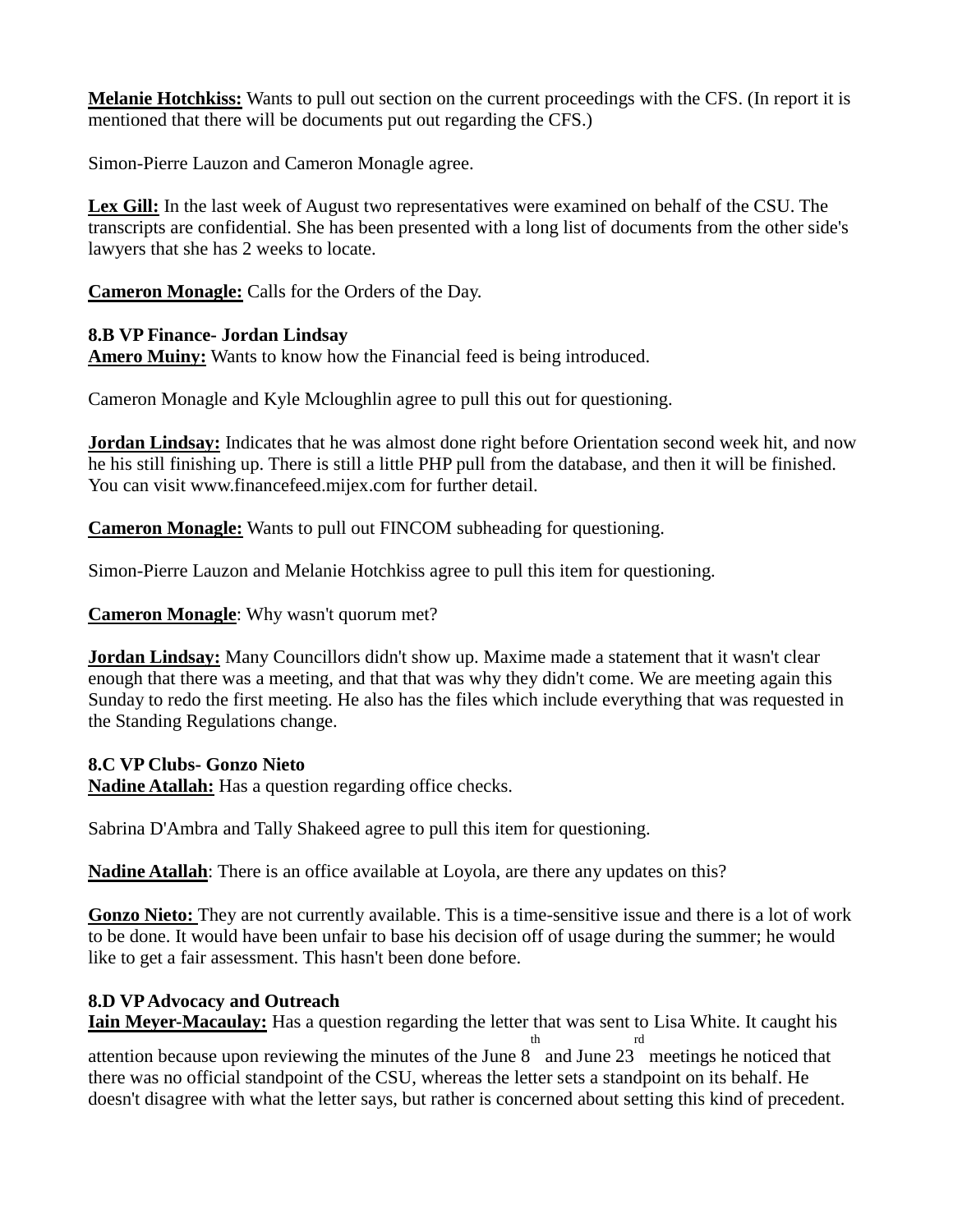Lex Gill: This is a fair question. The letter is executive in nature. The CSU has an official policy against discriminatory hiring, which is what the letter deals with. The university transcript contains information such as your age, your gender, and the last place you studied. Firstly, often potential employers will request your transcript. So, even though it is illegal for them to ask for this information, they still were gaining access to it by gaining the transcripts from the university. In response to the letter, there was a letter sent to the CSU that said that the CSU was partly right; they have actually changed part of the structure of the transcript because of this letter. Thus, she understands the concern being voiced, but the letter was in accordance with the CSU's mandate.

**Hasan Cheikhzen:** Notes that this is included in his report.

**Morgan Pudwell:** This is by no means some sort of way of going over Council's head.

**Cameron Monagle:** Notes that the letter is signed by Lex Gill Gill and not the CSU.

**Michaela Manson:** Calls for the orders of the day. **Melanie Hotchkiss:** Seconds. All in favour: 17. 2 abstentions.

## **8.E VP Loyola and Services**

**Amero Muiny:** Has a question regarding the shuttle bus services.

**Melissa Fuller:** Had a meeting with those responsible and went in with the plans she campaigned on. She was asked for a lot of proof, and didn't feel there was a real dialogue. They need proof that students are actually unhappy with the shuttle service. There hasn't been effective research done. When it comes down to it, it will be a good idea moving forward to have a thorough, proper survey done which can be presented to them as proof. The survey which was done was not extensive enough.

**Amero Muiny:** How will this survey happen? How long will it take?

**Melissa Fuller:** It will definitely take the entire semester. A report will be completed by December to be presented back to Transportation Services.

**Ali Moenck:** Is Concordia conducting the survey, or is it the CSU?

**Melissa Fuller:** There was already a third-party organization conducting a survey, and she has been offered some spots on the survey. It will be coming out soon and will be examined.

**Anaii Lee-Ender:** Is there a shuttle app.?

AJ West: It exists and has been downloaded by at least 100 students.

**Melanie Hotchkiss:** Has a question regarding the Loyola office. She heard that there is a degree of mis-communication regarding the office space at Loyola. She wants to know if this has been resolved.

Ali Moenck and Simon-Pierre Lauzon agree to pull this item for questioning.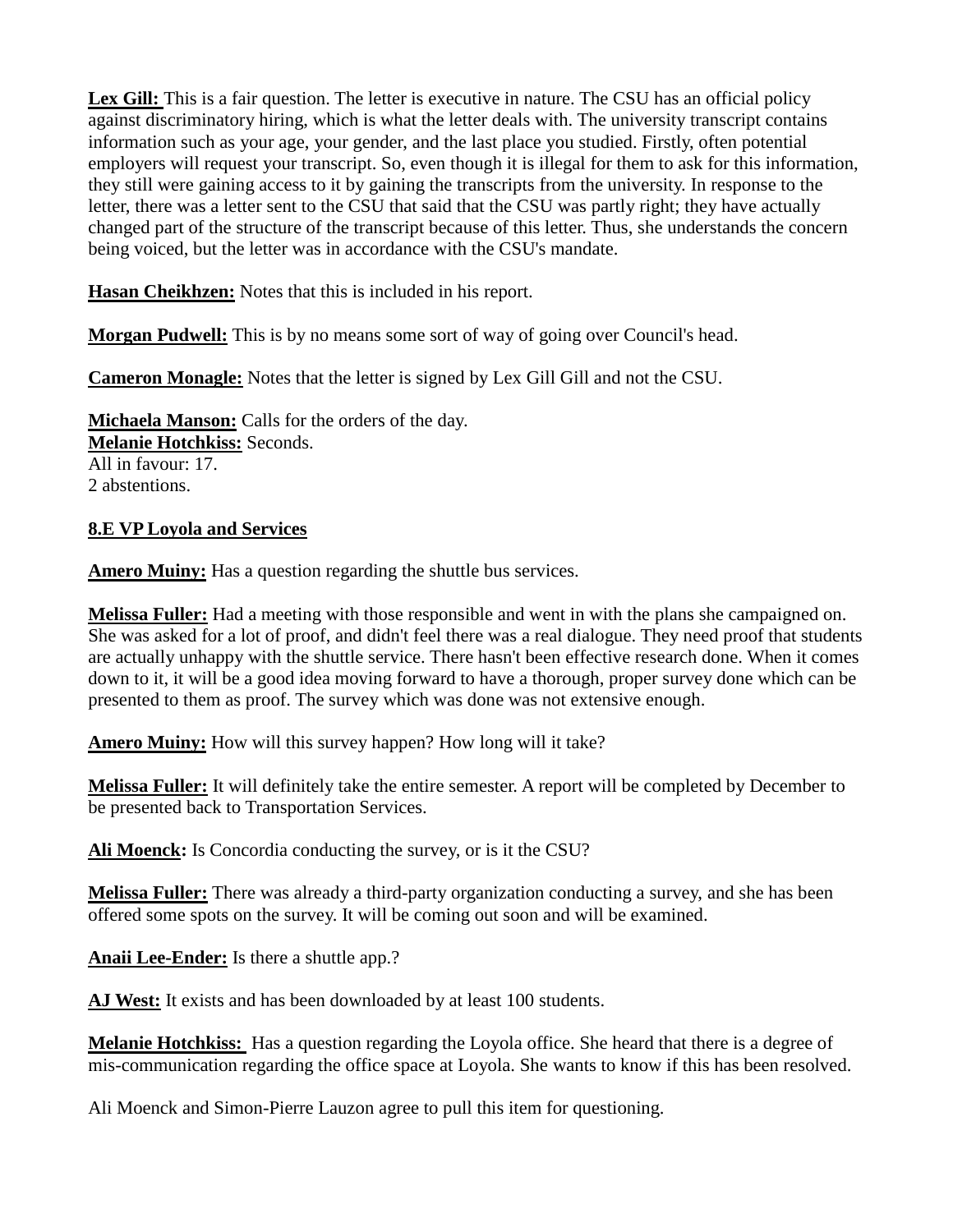**Melissa Fuller:** Is not aware of any problems. The CSU office is on the 1 st floor of the FC building, and ASFA has the basement.

**Lex Gill:** It was a question of whether the CSU or the Dean of Students Office which had granted them this space. It was the CSU.

**Chad Walcott:** They are being moved by the administration. They are currently working out where the new office is going to be.

**Cameron Monagle:** Calls for the Orders of the Day.

## **8.E VP External**

**Amero Muiny:** Question regarding a lack of information being given to the DSU.

**Chad Walcott:** Has offered his help to the DSU in terms of relaying information and helping with campaigns. It will be up to them whether this collaboration continues.

**Melanie Hotchkiss:** At the last meeting you said you'd be meeting with other associations in order to campaign against tuition increase, has this happened?

**Chad Walcott:** He is constant contact with other member associations, and also non member associations such as the Universite de Trois Revieres.

## **8.G VP Academic**

**Amero Muiny:** What is the purpose of the SPL committee?

**Hasan Cheikzhen:** There are several points which are on the SPL agenda, which are you referring to?

**Amero Muiny:** Its purpose.

Lex Gill: It's a curriculum committee, like the one for Arts and Science.

**Irmak Bahar:** What are complimentary credit certificates?

**Hasan Cheikzhen:** The School of extended learning offers two certificates. First is for independent students, calculates your GPA following acceptance into your program. The others are pass/fail, offering a non-credit certificate. They are not included in your GPA.

# **8.H VP Student Life**

**Anaii Lee-Ender:** Asks for elaboration on the sustainability report and upcoming campaigns.

**Laura Glover:** Over the summer she spent time coordinating waste-planning. In terms of upcoming campaigns, it is important for the CSU to support what has already been planned before creating their

own campaigns. A busload of students to Ottawa September 26 to participate in a protest. Just came th up a couple of days ago- will be sending out emails.

**Morgan Pudwell:** Great job to Laura Glover and Orientation team.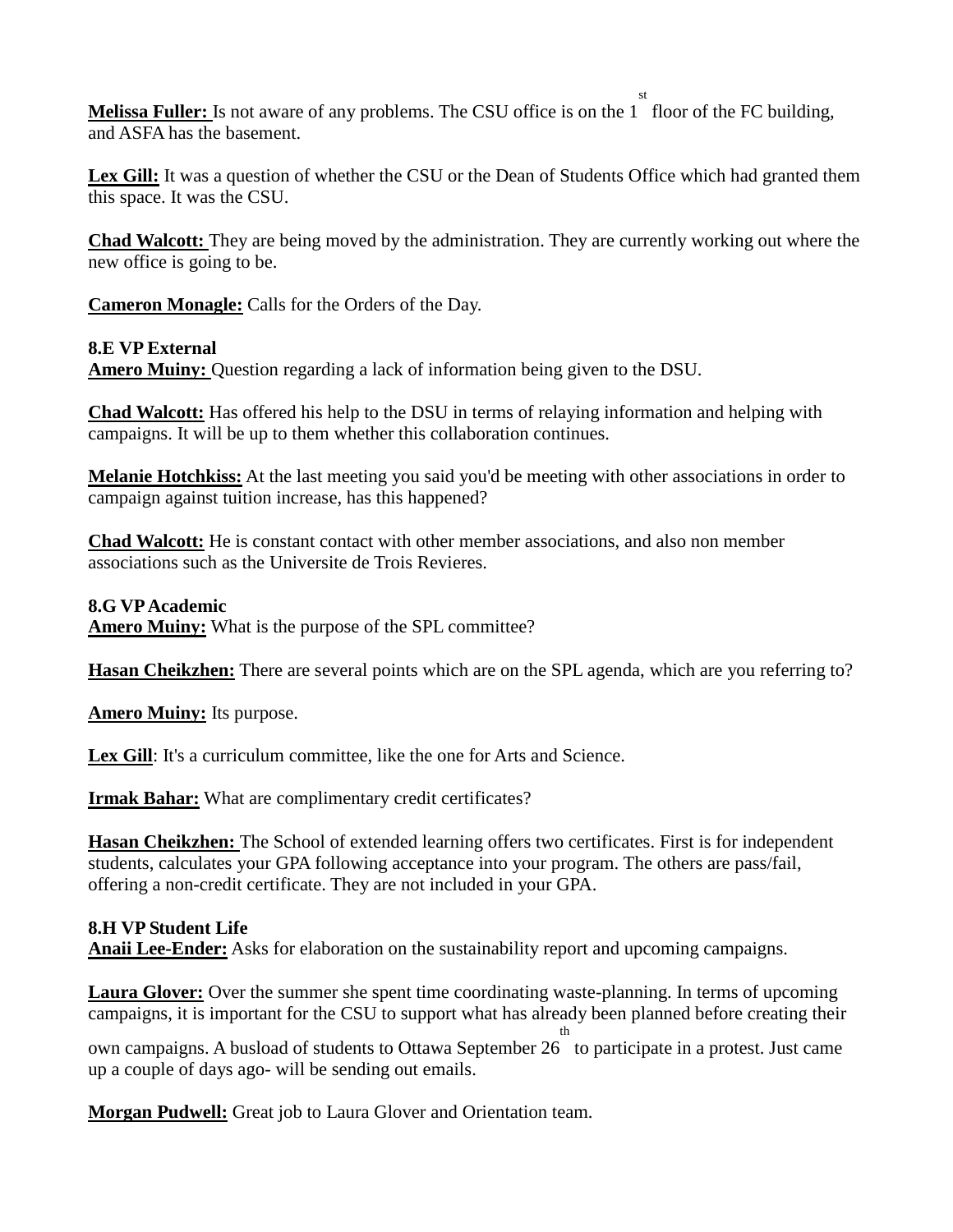## **9. Report from University Bodies- Consent Agenda**

**AJ West:** We don't have a written report because he haven't sat yet. There is a meeting on September 28 that was supposed to coincide with the Student Centre. th

**Nadine Atallah:** When did your mandate start?

**AJ West:** July 1 . st

Lex Gill: Points out some redundancy that Policy Committee should look at. She moves to give this mandate to Policy Committee.

**Vote:**

All in favour of referring the issue of redundancy to Policy Committee: unanimous. Abstentions: 2. Motion carries.

## **11. Motion Regarding Steel Workers**

**Lex Gill:** Be it resolved that the CSU formally support the Concordia Maintenance Workers Union in their struggle for a fair contract by whatever means necessary, including a strike.

The SGW Maintenance Workers Union is comprised of people who work in distribution, plumbing, etc. They are a small unit and it is difficult for them to negotiate a contract. They want parity with people who do similar jobs at other universities. They have been marching at lunch time and a one-day strike. CSU gave them free-drink tickets (35\$ worth). It is important that they feel student support. There isn't much we can do except for giving them our support. **Kyle Mcloughlin:** Seconds.

**Morgan Pudwell:** Tuition fee increases are tied to larger social implications. This is important.

**Kyle Mcloughlin:** Several other student organizations have already given them support.

**Cameron Monagle:** Concordia has the record in QC for having the longest negotiation period out of any company.

**Morgan Pudwell:** Workers appreciate when students join them on their marches.

**Chad Walcott:** Moves to call the question. **Renee Tousignant:** Seconds. All in favour of calling the question: unanimous.

## **Vote:**

All those in favour of approving the motion: unanimously. Motion carries.

# **12.Gamma Motion**

**Kyle Mcloughlin:** The Gamma Squad targets those affiliated with a specific political opinion. Be it resolved that CSU... official wording. **April Underwood:** Seconds.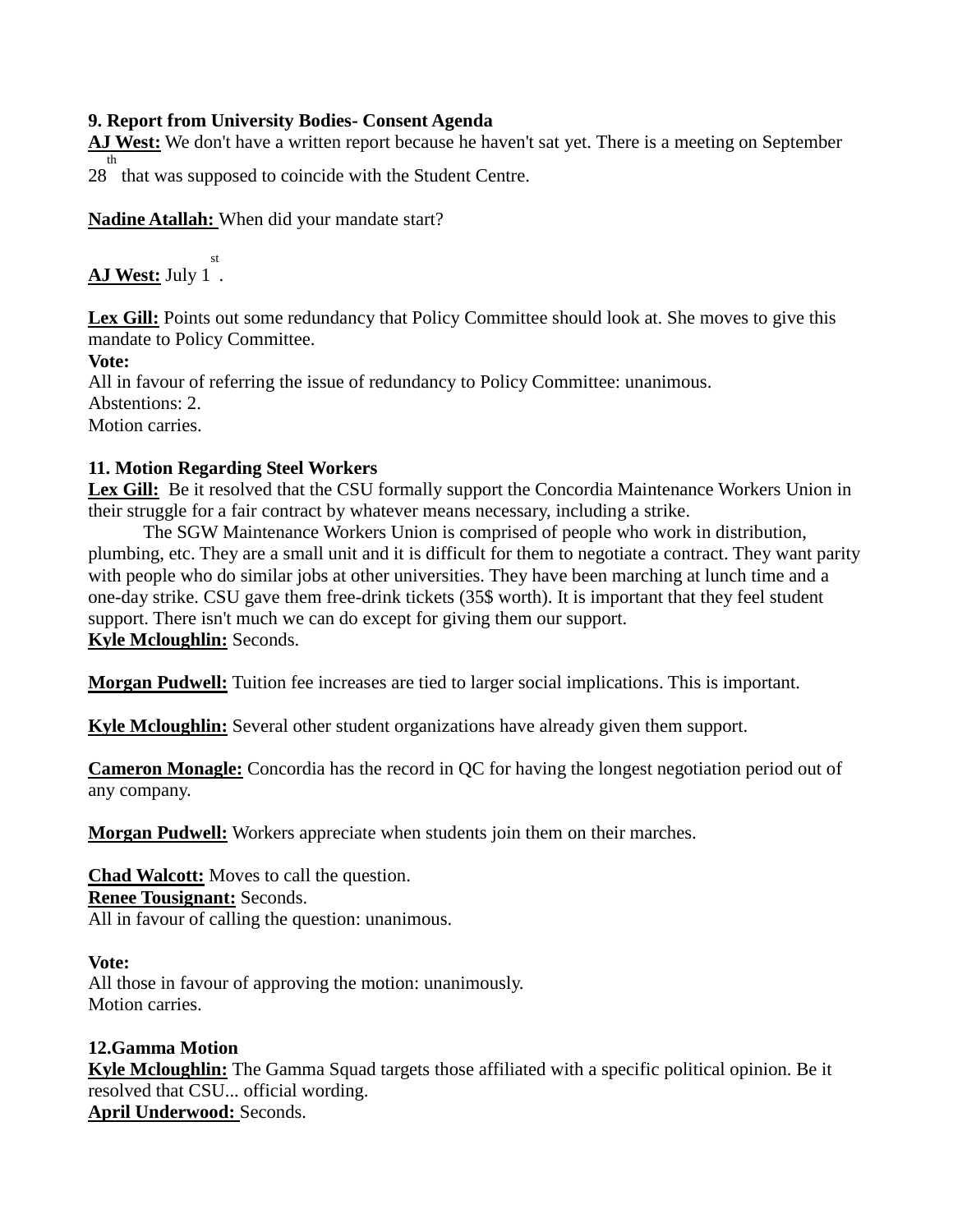**Kyle Mcloughlin**: What they are doing is profiling, which violates nearly every rights document in Quebec and Canada. Due to ambiguity on the part of the SPDM, this could potentially be applied to students protesting tuition increases.

**Morgan Pudwell:** This has already happened against student protestors.

**Nadine Atallah:** Feels that she needs more information before making a decision regarding the motion.

Kyle Mcloughlin: The Gamma Squad's existence was made public after a May 1 protest. However, st the SPDM has made statements that it has actually been in existence since January. Since then there haven't been any public acknowledgements of their use, but given that the SPDM was dishonest in the first place it is doubtful that they have not been used.

## **Vote:**

All those in favour of supporting the Gamma motion: unanimous. Abstentions: Nadine Atallah: she doesn't know enough about the Gamma Squad, and would like to make an informed decision; Tally Shakeed; Ali Moenck. Motion carries.

## **13.Sexual Assault Centre**

**Irmak Bahar:** Sexual assault is one of the most common violent crimes. In fact, one in four women and one in six men will experience sexual assault at some point in their lives, usually before the age of 35. Some research indicates that university populations are particularly vulnerable to sexual assault. Whereas there currently does not exist a clear and accessible policy regarding sexual assault at Concordia University;

Whereas services relating to sexual assault including survivor support and perpetrator accountability at Concordia University are extremely limited and inaccessible;

Whereas Concordia University as an institution of higher learning should be leading the way to creating a safer and more egalitarian society;

Be it resolved that the CSU fully support and endorse the initiative to establish a sexual assault centre at Concordia,

Be it further resolved that the CSU executive write a letter of support outlining the following demands; - a permanent space on campus for a sexual assault centre

- permanent and sustainable funding for the operations of the sexual assault centre

- implementation of mandatory sensitivity training programs and counselling and development for staff as well as any other member of Concordia University who expresses interest

- clear and accessible policy relating to cases of sexual assault at Concordia University. **Chad Walcott:** Seconds.

**Andy Filipowich:** Concordia doesn't have a sexual assault policy?

**Irmak Bahar:** There is sexual harassment policy, but not assault.

**Morgan Pudwell:** Has been involved in a lot of conversations around this, and is in support of the university having a policy/centre about this. There are resonating questions about how this should be structured. There is a clear message from the university that they are not willing to fund centres like this and give them the resources they need. Therefore, she is not convinced that the university will help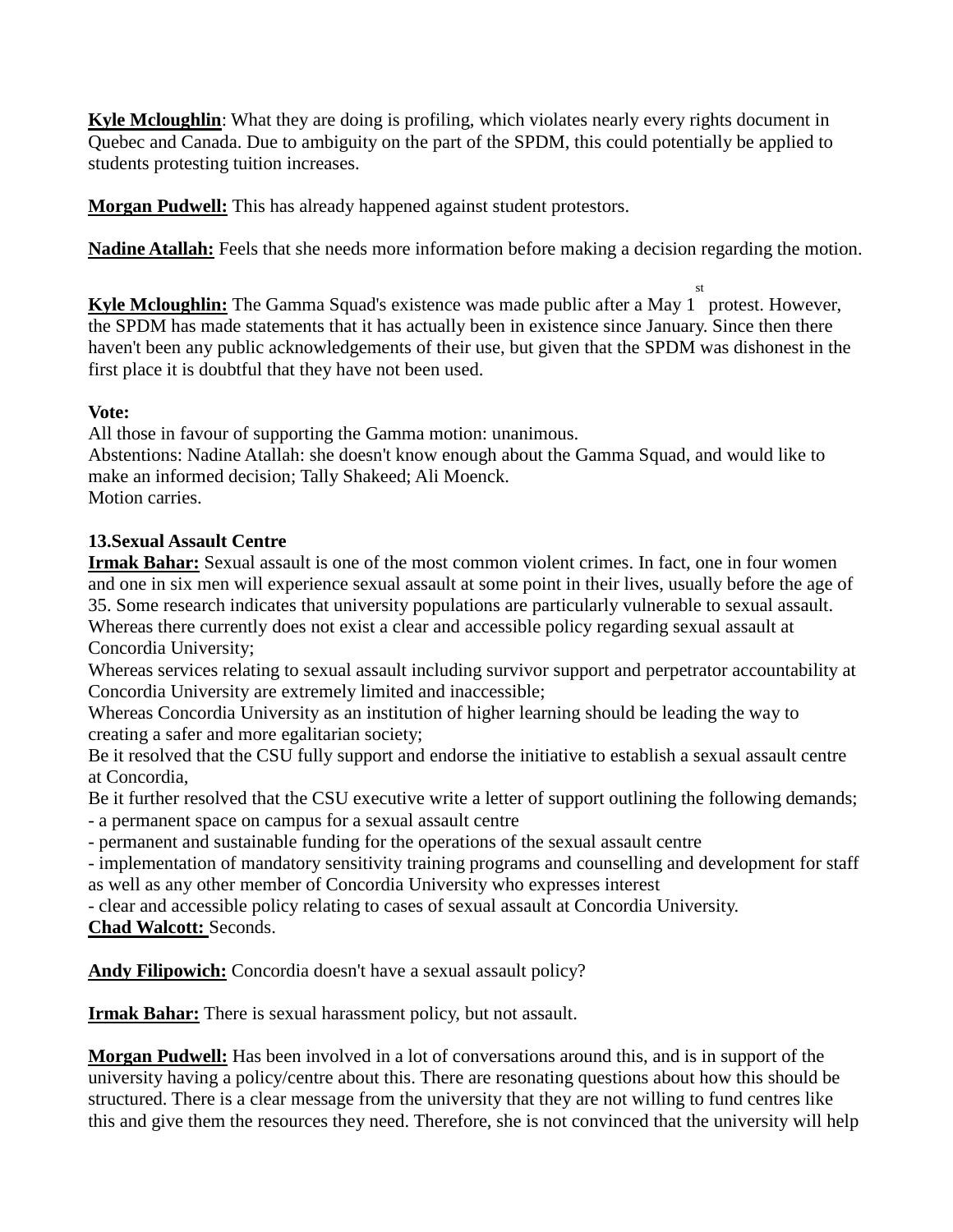them with this.

**Irmak Bahar:** Centre 2110 is initiating the campaign for this centre but are very limited in their resources. They will not be able to provide resources to maintain a centre, which is why it is important for us to pressure the administration as much as possible to fund it. It's a liability- it shouldn't come out of student's pockets. Other universities have successful or not-so-successful assault centres which have been examined.

**Michaela Manson:** Wants to make it clear that it was the 2110 Centre who initiated the campaign and that it should be paid for by the university.

**Laura Glover:** Proposes that more documentation be presented to Council. Effective and meaningful conversation can take place once everyone knows what's going on.

**Cameron Monagle:** Move to table it until next Council meeting in order to get the motion in writing. **Melanie Hotchkiss:** Seconds.

**Nadine Atallah:** Proposes a friendly amendment to the motion: there should also be more of the the research Irmak Bahar mentioned to be presented to Council.

**Irmak Bahar:** This issue is too time-sensitive. It relies heavily on whether or not funding will be secured. She encourages Council to take a few minutes to consider the motion before tabling it.

**Lex Gill:** Reminds Councillors that they are all able and have the right to put items on the agenda prior to its release.

**Irmak Bahar:** Forgot to add that the researcher's contract ends at the beginning of next month. It would be good to have something going which is more permanent before this happens.

**Nadine Atallah:** Moves to call the question. **Simon-Pierre Lauzon:** Seconds. All in favour of calling the question: 16. Opposed: 2 (Kyle Mcloughlin and Michaela Manson). Abstentions: Sabrina D'Ambra.

## **Vote:**

All in favour of tabling the motion until the next regular Council Meeting in October: 8. Opposed: 6 Abstentions: Anaii Lee-Ender and Tally Shakeed. Motion carries.

## **14. News and Other Business**

**Chad Walcott:** Announces the Mobilization Committee will be meeting tomorrow at 6pm in the CSU Conference Room. This is an open Committee. There will be mock workshops on how to engage students and the committee's plans for the year.

**Morgan Pudwell:** The Bafoon Block Party is taking place this Friday. The CSU and several other groups will be there. It is important for members of the CSU to be there.